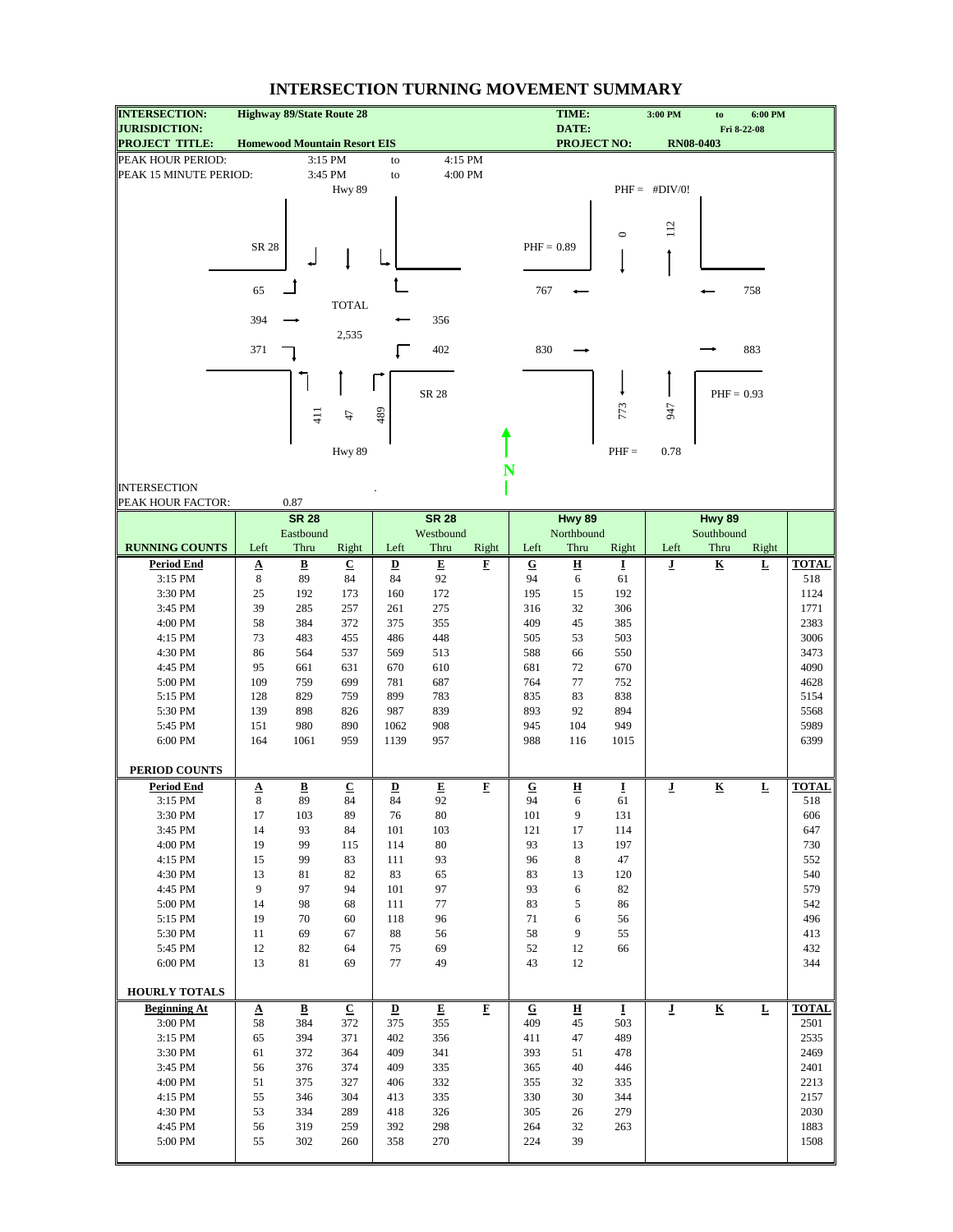| <b>INTERSECTION:</b>                          | <b>Highway 89/Pedestrian Crossing</b> |                                |                          |                         |                            |                         |                         | TIME:                          |                         | 3:00 PM                 | to                             | 6:00 PM                 |              |
|-----------------------------------------------|---------------------------------------|--------------------------------|--------------------------|-------------------------|----------------------------|-------------------------|-------------------------|--------------------------------|-------------------------|-------------------------|--------------------------------|-------------------------|--------------|
| <b>JURISDICTION:</b><br><b>PROJECT TITLE:</b> | <b>Homewood Mountain Resort EIS</b>   |                                |                          |                         |                            |                         |                         | DATE:<br><b>PROJECT NO:</b>    |                         |                         | <b>RN08-0403</b>               | Fri 8-22-08             |              |
| PEAK HOUR PERIOD:                             |                                       |                                | 4:00 PM                  | to                      | 5:00 PM                    |                         |                         |                                |                         |                         |                                |                         |              |
| PEAK 15 MINUTE PERIOD:                        |                                       |                                | 4:45 PM                  | to                      |                            | 5:00 PM                 |                         |                                |                         |                         |                                |                         |              |
|                                               |                                       |                                | Hwy 89                   |                         |                            |                         |                         |                                | $PHF =$                 | 0.86                    |                                |                         |              |
|                                               |                                       |                                |                          |                         |                            |                         |                         |                                |                         |                         |                                |                         |              |
|                                               |                                       |                                |                          |                         |                            |                         |                         |                                |                         |                         |                                |                         |              |
|                                               |                                       |                                | 790                      |                         |                            |                         |                         |                                | 790                     | 716                     |                                |                         |              |
|                                               | Pedestrian Crossing                   |                                |                          |                         |                            |                         | $PHF = 0.78$            |                                |                         |                         |                                |                         |              |
|                                               |                                       |                                |                          |                         |                            |                         |                         |                                |                         |                         |                                |                         |              |
|                                               |                                       |                                |                          |                         |                            |                         |                         |                                |                         |                         |                                |                         |              |
|                                               |                                       |                                |                          |                         |                            |                         | 63                      |                                |                         |                         |                                | 63                      |              |
|                                               |                                       |                                | <b>TOTAL</b>             |                         |                            |                         |                         |                                |                         |                         |                                |                         |              |
|                                               | 116                                   |                                |                          |                         | 63                         |                         |                         |                                |                         |                         |                                |                         |              |
|                                               |                                       |                                | 1,685                    |                         |                            |                         |                         |                                |                         |                         |                                |                         |              |
|                                               |                                       |                                |                          |                         |                            |                         | 116                     |                                |                         |                         |                                | 116                     |              |
|                                               |                                       |                                |                          |                         |                            |                         |                         |                                |                         |                         |                                |                         |              |
|                                               |                                       |                                |                          |                         | Pedestrian Crossing        |                         |                         |                                |                         |                         | $PHF = 0.63$                   |                         |              |
|                                               |                                       |                                |                          |                         |                            |                         |                         |                                | 790                     |                         |                                |                         |              |
|                                               |                                       |                                | 716                      |                         |                            |                         |                         |                                |                         | 716                     |                                |                         |              |
|                                               |                                       |                                |                          |                         |                            |                         |                         |                                |                         |                         |                                |                         |              |
|                                               |                                       |                                | Hwy 89                   |                         |                            |                         |                         |                                | $PHF =$                 | 0.82                    |                                |                         |              |
|                                               |                                       |                                |                          |                         |                            | N                       |                         |                                |                         |                         |                                |                         |              |
| <b>INTERSECTION</b>                           |                                       |                                |                          |                         |                            |                         |                         |                                |                         |                         |                                |                         |              |
| PEAK HOUR FACTOR:                             |                                       | 0.86                           |                          |                         |                            |                         |                         |                                |                         |                         |                                |                         |              |
|                                               |                                       | <b>Pedestrian Crossing</b>     |                          |                         | <b>Pedestrian Crossing</b> |                         |                         | Hwy 89                         |                         |                         | Hwy 89                         |                         |              |
|                                               |                                       | Eastbound                      |                          |                         | Westbound                  |                         |                         | Northbound                     |                         |                         | Southbound                     |                         |              |
| <b>RUNNING COUNTS</b>                         | Left                                  | Thru                           | Right                    | Left                    | Thru                       | Right                   | Left                    | Thru                           | Right                   | Left                    | Thru                           | Right                   |              |
| <b>Period End</b>                             | $\Delta$                              | $\overline{\mathbf{B}}$        | $\overline{c}$           | $\overline{\mathbf{D}}$ | $\overline{E}$             | $\mathbf F$             | $\overline{\mathbf{G}}$ | $\overline{\mathbf{H}}$        | I                       | ī                       | $\underline{\mathbf{K}}$       | $\overline{\mathbf{r}}$ | <b>TOTAL</b> |
| 3:15 PM                                       |                                       | 20                             |                          |                         | 26                         |                         |                         | 183                            |                         |                         | 212                            |                         | 441          |
| 3:30 PM                                       |                                       | 44                             |                          |                         | 42                         |                         |                         | 378                            |                         |                         | 381                            |                         | 845          |
| 3:45 PM                                       |                                       | 73                             |                          |                         | 59                         |                         |                         | 566                            |                         |                         | 540                            |                         | 1238         |
| 4:00 PM                                       |                                       | 84                             |                          |                         | 73                         |                         |                         | 759                            |                         |                         | 725                            |                         | 1641         |
| 4:15 PM                                       |                                       | 118                            |                          |                         | 98                         |                         |                         | 916                            |                         |                         | 928                            |                         | 2060         |
| 4:30 PM                                       |                                       | 155                            |                          |                         | 100                        |                         |                         | 1068                           |                         |                         | 1095                           |                         | 2418         |
| 4:45 PM                                       |                                       | 169                            |                          |                         | 124                        |                         |                         | 1257                           |                         |                         | 1286                           |                         | 2836         |
| 5:00 PM                                       |                                       | 200                            |                          |                         | 136                        |                         |                         | 1475                           |                         |                         | 1515                           |                         | 3326         |
| 5:15 PM                                       |                                       | 220                            |                          |                         | 150                        |                         |                         | 1610                           |                         |                         | 1699                           |                         | 3679         |
| 5:30 PM                                       |                                       | 229                            |                          |                         | 166                        |                         |                         | 1770                           |                         |                         | 1894                           |                         | 4059         |
| 5:45 PM                                       |                                       | 254                            |                          |                         | 198                        |                         |                         | 1915                           |                         |                         | 2080                           |                         | 4447         |
| 6:00 PM                                       |                                       | 271                            |                          |                         | 215                        |                         |                         | 2034                           |                         |                         | 2211                           |                         | 4731         |
| PERIOD COUNTS                                 |                                       |                                |                          |                         |                            |                         |                         |                                |                         |                         |                                |                         |              |
| <b>Period End</b>                             |                                       |                                | $\underline{\mathbf{C}}$ | $\overline{\mathbf{D}}$ |                            | F                       | ${\bf G}$               |                                |                         |                         |                                |                         | <b>TOTAL</b> |
| 3:15 PM                                       | $\Delta$                              | $\underline{\mathbf{B}}$<br>20 |                          |                         | E<br>26                    |                         |                         | $\overline{\mathbf{H}}$<br>183 | I                       | ī                       | $\overline{\textbf{K}}$<br>212 | L                       | 441          |
| 3:30 PM                                       |                                       | 24                             |                          |                         | 16                         |                         |                         | 195                            |                         |                         | 169                            |                         | 404          |
| 3:45 PM                                       |                                       | 29                             |                          |                         | 17                         |                         |                         | 188                            |                         |                         | 159                            |                         | 393          |
| 4:00 PM                                       |                                       | 11                             |                          |                         | 14                         |                         |                         | 193                            |                         |                         | 185                            |                         | 403          |
| 4:15 PM                                       |                                       | 34                             |                          |                         | 25                         |                         |                         | 157                            |                         |                         | 203                            |                         | 419          |
| 4:30 PM                                       |                                       | 37                             |                          |                         | $\boldsymbol{2}$           |                         |                         | 152                            |                         |                         | 167                            |                         | 358          |
| 4:45 PM                                       |                                       | 14                             |                          |                         | 24                         |                         |                         | 189                            |                         |                         | 191                            |                         | 418          |
| 5:00 PM                                       |                                       | 31                             |                          |                         | 12                         |                         |                         | 218                            |                         |                         | 229                            |                         | 490          |
| 5:15 PM                                       |                                       | $20\,$                         |                          |                         | 14                         |                         |                         | 135                            |                         |                         | 184                            |                         | 353          |
| 5:30 PM                                       |                                       | 9                              |                          |                         | 16                         |                         |                         | 160                            |                         |                         | 195                            |                         | 380          |
| 5:45 PM                                       |                                       | $25\,$                         |                          |                         | 32                         |                         |                         | 145                            |                         |                         | 186                            |                         | 388          |
| 6:00 PM                                       |                                       | 17                             |                          |                         | 17                         |                         |                         | 119                            |                         |                         | 131                            |                         | 284          |
|                                               |                                       |                                |                          |                         |                            |                         |                         |                                |                         |                         |                                |                         |              |
| HOURLY TOTALS                                 |                                       |                                |                          |                         |                            |                         |                         |                                |                         |                         |                                |                         |              |
| <b>Beginning At</b>                           | $\boldsymbol{\mathsf{A}}$             | $\overline{\mathbf{B}}$        | $\overline{\mathbf{C}}$  | $\overline{\mathbf{D}}$ | $\overline{\textbf{E}}$    | $\overline{\mathbf{F}}$ | $\overline{\mathbf{G}}$ | $\overline{\mathbf{H}}$        | $\overline{\mathbf{I}}$ | $\overline{\mathbf{J}}$ | $\overline{\mathbf{K}}$        | $\overline{\mathbf{r}}$ | <b>TOTAL</b> |
| 3:00 PM                                       |                                       | 84                             |                          |                         | 73                         |                         |                         | 759                            |                         |                         | 725                            |                         | 1641         |
| 3:15 PM                                       |                                       | 98                             |                          |                         | 72                         |                         |                         | 733                            |                         |                         | 716                            |                         | 1619         |
| 3:30 PM                                       |                                       | 111                            |                          |                         | 58                         |                         |                         | 690                            |                         |                         | 714                            |                         | 1573         |
| 3:45 PM<br>4:00 PM                            |                                       | 96<br>116                      |                          |                         | 65<br>63                   |                         |                         | 691<br>716                     |                         |                         | 746<br>790                     |                         | 1598<br>1685 |
| 4:15 PM                                       |                                       | 102                            |                          |                         | 52                         |                         |                         | 694                            |                         |                         | 771                            |                         | 1619         |
| 4:30 PM                                       |                                       | 74                             |                          |                         | 66                         |                         |                         | 702                            |                         |                         | 799                            |                         | 1641         |
| 4:45 PM                                       |                                       | 85                             |                          |                         | 74                         |                         |                         | 658                            |                         |                         | 794                            |                         | 1611         |
| 5:00 PM                                       |                                       | 71                             |                          |                         | 79                         |                         |                         | 559                            |                         |                         | 696                            |                         | 1405         |
|                                               |                                       |                                |                          |                         |                            |                         |                         |                                |                         |                         |                                |                         |              |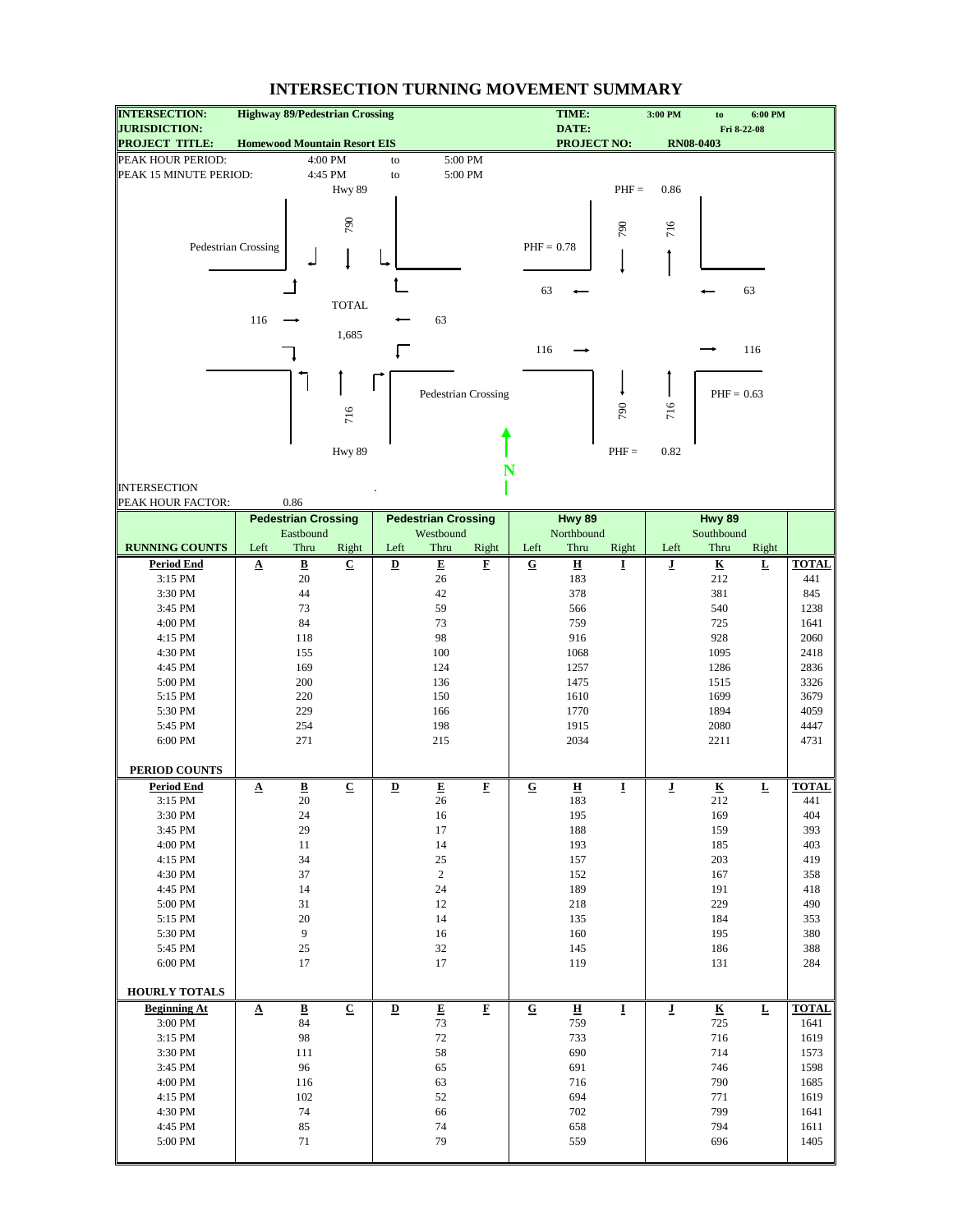| <b>INTERSECTION:</b>                          | Highway 89/Granlibakken Road        |                         |                          |                                          |                         |                         |                         | TIME:                          |                     | 3:00 PM  | to                             | 6:00 PM                 |                     |
|-----------------------------------------------|-------------------------------------|-------------------------|--------------------------|------------------------------------------|-------------------------|-------------------------|-------------------------|--------------------------------|---------------------|----------|--------------------------------|-------------------------|---------------------|
| <b>JURISDICTION:</b><br><b>PROJECT TITLE:</b> |                                     |                         |                          |                                          |                         |                         |                         | DATE:<br><b>PROJECT NO:</b>    |                     |          | <b>RN08-0403</b>               | Fri 8-29-08             |                     |
| PEAK HOUR PERIOD:                             | <b>Homewood Mountain Resort EIS</b> |                         |                          |                                          | 5:15 PM                 |                         |                         |                                |                     |          |                                |                         |                     |
|                                               |                                     | 4:15 PM                 |                          | to                                       |                         |                         |                         |                                |                     |          |                                |                         |                     |
| PEAK 15 MINUTE PERIOD:                        |                                     | 4:15 PM                 | <b>Hwy 89</b>            | to                                       | 4:30 PM                 |                         |                         |                                | $PHF =$             | 0.89     |                                |                         |                     |
|                                               |                                     |                         |                          |                                          |                         |                         |                         |                                |                     |          |                                |                         |                     |
|                                               |                                     |                         |                          |                                          |                         |                         |                         |                                |                     |          |                                |                         |                     |
|                                               |                                     | 57                      | 648                      | $\Xi$                                    |                         |                         |                         |                                | 758                 | 808      |                                |                         |                     |
|                                               | Granlibakken Rd                     |                         |                          |                                          |                         |                         | $PHF = 0.70$            |                                |                     |          |                                |                         |                     |
|                                               |                                     |                         |                          |                                          |                         |                         |                         |                                |                     |          |                                |                         |                     |
|                                               |                                     |                         |                          |                                          |                         |                         |                         |                                |                     |          |                                |                         |                     |
|                                               | 77                                  |                         |                          |                                          | 18                      |                         | 116                     |                                |                     |          |                                | $25\,$                  |                     |
|                                               |                                     |                         | <b>TOTAL</b>             |                                          |                         |                         |                         |                                |                     |          |                                |                         |                     |
|                                               |                                     |                         |                          |                                          |                         |                         |                         |                                |                     |          |                                |                         |                     |
|                                               |                                     |                         | 1,619                    |                                          |                         |                         |                         |                                |                     |          |                                |                         |                     |
|                                               | 24                                  |                         |                          |                                          | $\tau$                  |                         | 101                     |                                |                     |          |                                | 16                      |                     |
|                                               |                                     |                         |                          |                                          |                         |                         |                         |                                |                     |          |                                |                         |                     |
|                                               |                                     |                         |                          |                                          |                         |                         |                         |                                |                     |          |                                |                         |                     |
|                                               |                                     |                         |                          |                                          | Granlibakken Rd         |                         |                         |                                |                     |          | $PHF = 0.57$                   |                         |                     |
|                                               |                                     | $\overline{9}$          | 713                      | 3                                        |                         |                         |                         |                                | 679                 | 735      |                                |                         |                     |
|                                               |                                     |                         |                          |                                          |                         |                         |                         |                                |                     |          |                                |                         |                     |
|                                               |                                     |                         | Hwy 89                   |                                          |                         |                         |                         |                                | $PHF =$             | 0.63     |                                |                         |                     |
|                                               |                                     |                         |                          |                                          |                         | N                       |                         |                                |                     |          |                                |                         |                     |
| <b>INTERSECTION</b>                           |                                     |                         |                          |                                          |                         |                         |                         |                                |                     |          |                                |                         |                     |
| PEAK HOUR FACTOR:                             |                                     | 0.83                    |                          |                                          |                         |                         |                         |                                |                     |          |                                |                         |                     |
|                                               |                                     | Granlibakken Rd         |                          |                                          | <b>Granlibakken Rd</b>  |                         |                         | Hwy 89                         |                     |          | Hwy 89                         |                         |                     |
|                                               |                                     | Eastbound               |                          |                                          | Westbound               |                         |                         | Northbound                     |                     |          | Southbound                     |                         |                     |
| <b>RUNNING COUNTS</b>                         | Left                                | Thru                    | Right                    | Left                                     | Thru                    | Right                   | Left                    | Thru                           | Right               | Left     | Thru                           | Right                   |                     |
| <b>Period End</b>                             | $\underline{\mathbf{A}}$            | $\overline{\mathbf{B}}$ | $\underline{\mathbf{C}}$ | $\underline{\mathbf{D}}$                 | $\overline{E}$          | $\overline{\mathbf{F}}$ | $\overline{\mathbf{G}}$ | $\overline{\mathbf{H}}$        | Ī                   | ī        | $\underline{\mathbf{K}}$       | $\overline{\mathbf{r}}$ | <b>TOTAL</b>        |
| 3:15 PM                                       | 18                                  |                         | 12                       | $\boldsymbol{0}$                         |                         | $\sqrt{2}$              | 3                       | 112                            | $\boldsymbol{0}$    | 2        | 102                            | 20                      | 271                 |
| 3:30 PM                                       | 35                                  |                         | 25                       | $\boldsymbol{0}$                         |                         | $\tau$                  | 14                      | 244                            | $\mathbf{1}$        | 15       | 342                            | 50                      | 733                 |
| 3:45 PM                                       | 48                                  |                         | 36                       | $\mathbf{1}$                             |                         | 10                      | 22                      | 371                            | $\overline{c}$      | 19       | 463                            | 74                      | 1046                |
| 4:00 PM                                       | 60                                  |                         | 43                       | $\mathfrak{2}$                           |                         | 17                      | 32                      | 539                            | 5                   | 24       | 585                            | 90                      | 1397                |
| 4:15 PM                                       | 75                                  |                         | 47                       | 6                                        |                         | 21                      | 39                      | 678                            | $\tau$              | 30       | 746                            | 102                     | 1751                |
| 4:30 PM                                       | 95                                  |                         | 51                       | 8                                        |                         | 26                      | 44                      | 964                            | 8                   | 33       | 896                            | 116                     | 2241                |
| 4:45 PM                                       | 121                                 |                         | 61                       | 9                                        |                         | 28                      | 52                      | 1124                           | 9                   | 36       | 1060                           | 161                     | 2661                |
| 5:00 PM                                       | 133                                 |                         | 68                       | 13                                       |                         | 35                      | 56                      | 1260                           | 10                  | 40       | 1207                           | 179                     | 3001                |
| 5:15 PM                                       | 152                                 |                         | 71                       | 13                                       |                         | 39                      | 58                      | 1391                           | 11                  | 43       | 1394                           | 199                     | 3371                |
| 5:30 PM                                       | 158                                 |                         | 84                       | 14                                       |                         | 46                      | 69                      | 1548                           | 11                  | 48       | 1597                           | 228                     | 3803                |
| 5:45 PM                                       | 173                                 |                         | 88                       | 15                                       |                         | 55                      | 73                      | 1680                           | 12                  | 55       | 1779                           | 244                     | 4174                |
| 6:00 PM                                       | 179                                 |                         | 91                       | 15                                       |                         | 61                      | 78                      | 1810                           | 13                  | 60       | 1970                           | 255                     | 4532                |
|                                               |                                     |                         |                          |                                          |                         |                         |                         |                                |                     |          |                                |                         |                     |
| PERIOD COUNTS                                 |                                     |                         |                          |                                          |                         |                         |                         |                                |                     |          |                                |                         |                     |
| <b>Period End</b><br>3:15 PM                  | $\mathbf A$<br>$18\,$               | $\overline{\mathbf{B}}$ | ${\bf C}$<br>12          | $\underline{\mathbf{D}}$<br>$\mathbf{0}$ | E                       | E<br>$\overline{c}$     | ${\bf G}$<br>3          | $\overline{\mathbf{H}}$<br>112 | I<br>$\mathbf{0}$   | ſ<br>2   | $\overline{\mathbf{R}}$<br>102 | L<br>20                 | <b>TOTAL</b><br>271 |
| 3:30 PM                                       | 17                                  |                         | 13                       | $\boldsymbol{0}$                         |                         | 5                       | 11                      | 132                            | $\mathbf{1}$        | 13       | 240                            | 30                      | 462                 |
| 3:45 PM                                       | 13                                  |                         | 11                       | 1                                        |                         | 3                       | 8                       | 127                            | $\mathbf{1}$        | 4        | 121                            | 24                      | 313                 |
| 4:00 PM                                       | 12                                  |                         | $\tau$                   | $\mathbf{1}$                             |                         | $\tau$                  | 10                      | 168                            | 5                   | 5        | 122                            | 16                      | 353                 |
| 4:15 PM                                       | 15                                  |                         | $\overline{4}$           | 4                                        |                         | $\overline{4}$          | $\tau$                  | 139                            | $\mathbf{1}$        | 6        | 161                            | 12                      | 353                 |
| 4:30 PM                                       | 20                                  |                         | $\overline{4}$           | 2                                        |                         | 5                       | 5                       | 286                            | $\mathbf{1}$        | 3        | 150                            | 14                      | 490                 |
| 4:45 PM                                       | 26                                  |                         | 10                       | $\mathbf{1}$                             |                         | $\sqrt{2}$              | 8                       | 160                            | $\mathbf{1}$        | 3        | 164                            | 45                      | 420                 |
| 5:00 PM                                       | 12                                  |                         | $\tau$                   | 4                                        |                         | $\tau$                  | $\overline{4}$          | 136                            | $\mathbf{1}$        | 4        | 147                            | 18                      | 340                 |
| $5:15$ PM $\,$                                | 19                                  |                         | 3                        | $\boldsymbol{0}$                         |                         | $\overline{4}$          | 2                       | 131                            | $\boldsymbol{0}$    | 3        | 187                            | 20                      | 369                 |
| 5:30 PM                                       | 6                                   |                         | 13                       | $\mathbf{1}$                             |                         | $\tau$                  | 11                      | 157                            | $\mathbf{1}$        | 5        | 203                            | 29                      | 433                 |
| 5:45 PM                                       | 15                                  |                         | $\overline{4}$           | $\mathbf{1}$                             |                         | 9                       | $\overline{4}$          | 132                            | $\mathbf{1}$        | 7        | 182                            | 16                      | 371                 |
| 6:00 PM                                       | 6                                   |                         | 3                        | $\boldsymbol{0}$                         |                         | 6                       | 5                       | 130                            |                     | 5        | 191                            | 11                      | 357                 |
|                                               |                                     |                         |                          |                                          |                         |                         |                         |                                |                     |          |                                |                         |                     |
| <b>HOURLY TOTALS</b>                          |                                     |                         |                          |                                          |                         |                         |                         |                                |                     |          |                                |                         |                     |
| <b>Beginning At</b>                           | $\boldsymbol{\Delta}$               | $\overline{\mathbf{B}}$ | $\overline{c}$           | $\underline{\mathbf{D}}$                 | $\overline{\mathbf{E}}$ | $\overline{\mathbf{F}}$ | $\bf G$                 | $\overline{\mathbf{H}}$        | I                   | Ţ        | $\underline{\mathbf{K}}$       | $\mathbf L$             | <b>TOTAL</b>        |
| 3:00 PM                                       | 60                                  |                         | 43                       | 2                                        |                         | 17                      | 32                      | 539                            | 7                   | 24       | 585                            | 90                      | 1399                |
| 3:15 PM                                       | 57                                  |                         | 35                       | 6                                        |                         | 19                      | 36                      | 566                            | 8                   | 28       | 644                            | 82                      | 1481                |
| 3:30 PM                                       | 60                                  |                         | 26                       | 8                                        |                         | 19                      | 30                      | 720                            | 8                   | 18       | 554                            | 66                      | 1509                |
| 3:45 PM                                       | 73                                  |                         | 25                       | 8                                        |                         | 18                      | 30                      | 753                            | 8                   | 17       | 597                            | 87                      | 1616                |
| 4:00 PM<br>4:15 PM                            | 73<br>77                            |                         | 25<br>24                 | 11<br>7                                  |                         | 18<br>18                | 24<br>19                | 721<br>713                     | $\overline{4}$<br>3 | 16       | 622<br>648                     | 89<br>97                | 1603<br>1619        |
| 4:30 PM                                       | 63                                  |                         | 33                       | 6                                        |                         | 20                      | 25                      | 584                            | 3                   | 13<br>15 | 701                            | 112                     | 1562                |
| 4:45 PM                                       | 52                                  |                         | 27                       | 6                                        |                         | 27                      | 21                      | 556                            | 3                   | 19       | 719                            | 83                      | 1513                |
| 5:00 PM                                       | 46                                  |                         | 23                       | $\boldsymbol{2}$                         |                         | 26                      | 22                      | 550                            |                     | 20       | 763                            | 76                      | 1528                |
|                                               |                                     |                         |                          |                                          |                         |                         |                         |                                |                     |          |                                |                         |                     |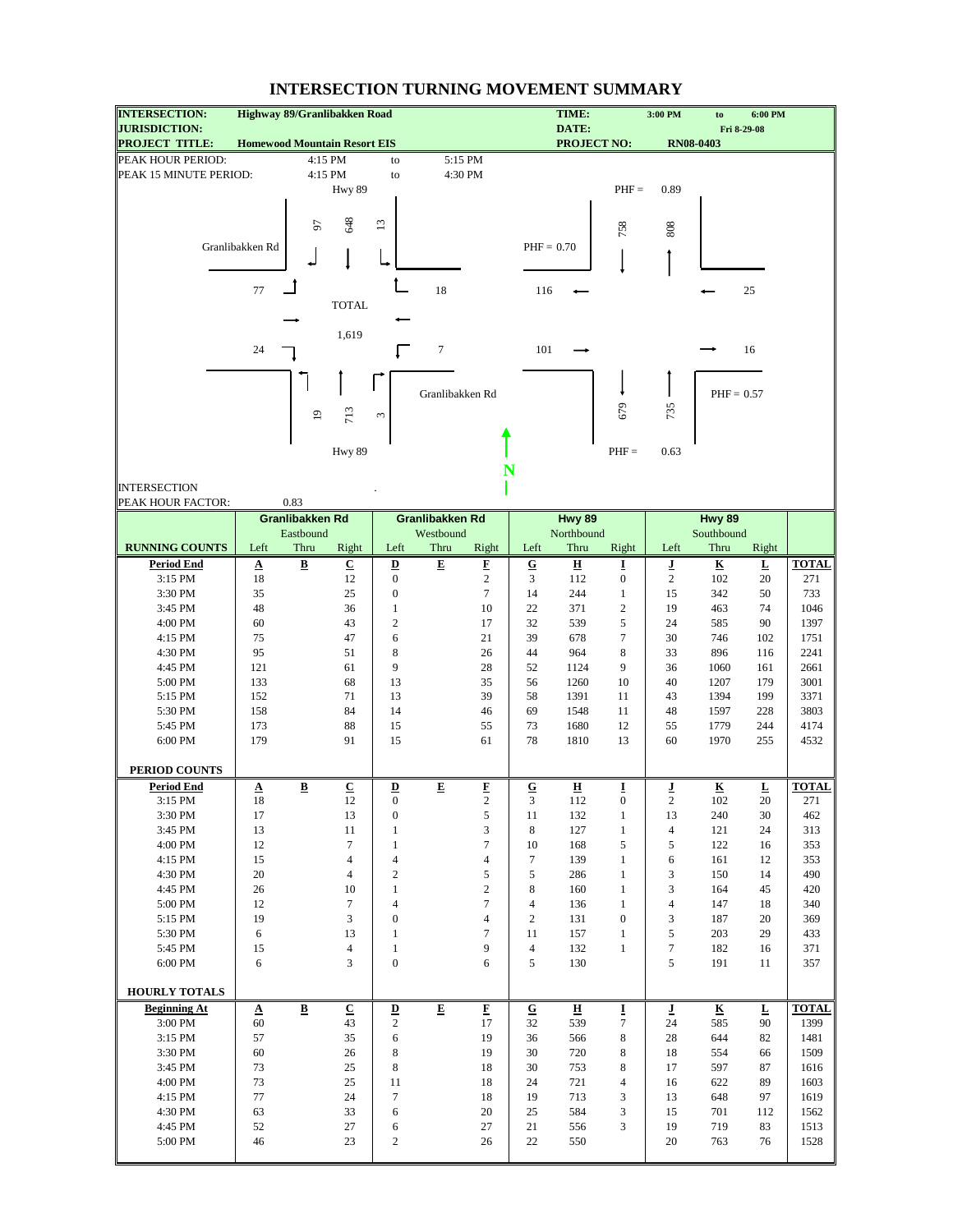| <b>INTERSECTION:</b>                          |                       |                          | Highway 89/Sequoia Avenue (South)   |                                    |                                      |                         |                              | TIME:                       |              | 3:00 PM           | to                          | 6:00 PM                            |              |
|-----------------------------------------------|-----------------------|--------------------------|-------------------------------------|------------------------------------|--------------------------------------|-------------------------|------------------------------|-----------------------------|--------------|-------------------|-----------------------------|------------------------------------|--------------|
| <b>JURISDICTION:</b><br><b>PROJECT TITLE:</b> |                       |                          | <b>Homewood Mountain Resort EIS</b> |                                    |                                      |                         |                              | DATE:<br><b>PROJECT NO:</b> |              |                   | <b>RN08-0403</b>            | Fri 8-22-08                        |              |
| PEAK HOUR PERIOD:                             |                       |                          | 4:15 PM                             | to                                 |                                      | 5:15 PM                 |                              |                             |              |                   |                             |                                    |              |
| PEAK 15 MINUTE PERIOD:                        |                       |                          | 4:45 PM                             | to                                 |                                      | 5:00 PM                 |                              |                             |              |                   |                             |                                    |              |
|                                               |                       |                          | Hwy 89                              |                                    |                                      |                         |                              |                             | $PHF =$      | 0.73              |                             |                                    |              |
|                                               |                       |                          |                                     |                                    |                                      |                         |                              |                             |              |                   |                             |                                    |              |
|                                               |                       |                          |                                     |                                    |                                      |                         |                              |                             |              |                   |                             |                                    |              |
|                                               |                       | ${}^{\circ}$             | 520                                 | $\overline{ }$                     |                                      |                         |                              |                             | 535          | 456               |                             |                                    |              |
|                                               | $\boldsymbol{0}$      |                          |                                     |                                    |                                      |                         |                              | $PHF = #DIV/0$              |              |                   |                             |                                    |              |
|                                               |                       |                          |                                     |                                    |                                      |                         |                              |                             |              |                   |                             |                                    |              |
|                                               |                       |                          |                                     |                                    |                                      |                         |                              |                             |              |                   |                             |                                    |              |
|                                               |                       |                          |                                     |                                    | $10\,$                               |                         | 10                           |                             |              |                   |                             | 18                                 |              |
|                                               |                       |                          | <b>TOTAL</b>                        |                                    |                                      |                         |                              |                             |              |                   |                             |                                    |              |
|                                               |                       |                          |                                     |                                    | $\boldsymbol{0}$                     |                         |                              |                             |              |                   |                             |                                    |              |
|                                               |                       |                          | 1,027                               |                                    |                                      |                         |                              |                             |              |                   |                             |                                    |              |
|                                               |                       |                          |                                     |                                    | $\bf 8$                              |                         | $\mathbf{0}$                 |                             |              |                   |                             | 33                                 |              |
|                                               |                       |                          |                                     |                                    |                                      |                         |                              |                             |              |                   |                             |                                    |              |
|                                               |                       |                          |                                     |                                    |                                      |                         |                              |                             |              |                   |                             |                                    |              |
|                                               |                       |                          |                                     |                                    | Sequoia Ave                          |                         |                              |                             |              |                   | $PHF = 0.64$                |                                    |              |
|                                               |                       | $\mathcal{L}$            | 446                                 | $26$                               |                                      |                         |                              |                             | 528          | 474               |                             |                                    |              |
|                                               |                       |                          |                                     |                                    |                                      |                         |                              |                             |              |                   |                             |                                    |              |
|                                               |                       |                          | Hwy 89                              |                                    |                                      |                         |                              |                             | $PHF =$      | 0.85              |                             |                                    |              |
|                                               |                       |                          |                                     |                                    |                                      |                         | N                            |                             |              |                   |                             |                                    |              |
|                                               |                       |                          |                                     |                                    |                                      |                         |                              |                             |              |                   |                             |                                    |              |
| <b>INTERSECTION</b>                           |                       |                          |                                     |                                    |                                      |                         |                              |                             |              |                   |                             |                                    |              |
| PEAK HOUR FACTOR:                             |                       | 0.79                     |                                     |                                    |                                      |                         |                              |                             |              |                   |                             |                                    |              |
|                                               |                       | Eastbound                |                                     |                                    | <b>Sequoia Ave</b><br>Westbound      |                         |                              | Hwy 89<br>Northbound        |              |                   | <b>Hwy 89</b><br>Southbound |                                    |              |
| <b>RUNNING COUNTS</b>                         | Left                  | Thru                     | Right                               | Left                               | Thru                                 | Right                   | Left                         | Thru                        | Right        | Left              | Thru                        | Right                              |              |
| <b>Period End</b>                             | $\Delta$              | $\underline{\mathbf{B}}$ | $\overline{\mathbf{c}}$             | $\overline{\mathbf{D}}$            | $\overline{\mathbf{E}}$              | Ľ                       | ${\bf G}$                    | $\overline{\mathbf{H}}$     | Ī            | ī                 | $\underline{\mathbf{K}}$    | $\overline{\Gamma}$                | <b>TOTAL</b> |
| 3:15 PM                                       |                       |                          |                                     | $\overline{4}$                     | $\boldsymbol{0}$                     | 3                       | $\sqrt{2}$                   | 140                         | 6            | 4                 | 129                         | $\boldsymbol{0}$                   | 288          |
| 3:30 PM                                       |                       |                          |                                     | 6                                  | $\mathbf{1}$                         | 3                       | $\overline{c}$               | 236                         | 11           | 6                 | 232                         | $\boldsymbol{0}$                   | 497          |
| 3:45 PM                                       |                       |                          |                                     | $\tau$                             | $\mathbf{1}$                         | $\overline{4}$          | 3                            | 364                         | 13           | 13                | 361                         | $\mathfrak{2}$                     | 768          |
| 4:00 PM                                       |                       |                          |                                     | 9                                  | $\mathbf{1}$                         | 6                       | 4                            | 446                         | 16           | 15                | 451                         | 8                                  | 956          |
| 4:15 PM                                       |                       |                          |                                     | 9                                  | $\sqrt{2}$                           | 6                       | 4                            | 507                         | 18           | 17                | 535                         | 10                                 | 1108         |
| 4:30 PM                                       |                       |                          |                                     | 11                                 | $\sqrt{2}$                           | 8                       | 4                            | 620                         | 21           | 17                | 644                         | 11                                 | 1338         |
| 4:45 PM                                       |                       |                          |                                     | 13                                 | $\overline{c}$                       | 8                       | 4                            | 721                         | 28           | 19                | 764                         | 14                                 | 1573         |
| 5:00 PM                                       |                       |                          |                                     | 13                                 | $\sqrt{2}$                           | 13                      | 5                            | 851                         | 36           | 20                | 941                         | 18                                 | 1899         |
| 5:15 PM                                       |                       |                          |                                     | 17                                 | $\sqrt{2}$                           | 16                      | 6                            | 953                         | 44           | 24                | 1055                        | 18                                 | 2135         |
| 5:30 PM                                       |                       |                          |                                     | 19                                 | $\overline{c}$                       | 17                      | 6                            | 1031                        | 51           | 28                | 1077                        | 24                                 | 2255         |
| 5:45 PM                                       |                       |                          |                                     | 19                                 | $\sqrt{2}$                           | 17                      | 7                            | 1080                        | 54           | 29                | 1260                        | 24                                 | 2492         |
| 6:00 PM                                       |                       |                          |                                     | 21                                 | $\sqrt{2}$                           | 19                      | 9                            | 1203                        | 59           | 30                | 1433                        | 24                                 | 2800         |
|                                               |                       |                          |                                     |                                    |                                      |                         |                              |                             |              |                   |                             |                                    |              |
| PERIOD COUNTS                                 |                       |                          |                                     |                                    |                                      |                         |                              |                             |              |                   |                             |                                    |              |
| <b>Period End</b>                             | $\Delta$              | $\, {\bf B} \,$          | $\underline{\mathbf{C}}$            | $\overline{\mathbf{D}}$            | $\mathbf E$                          | $\overline{\mathbf{E}}$ | ${\bf G}$                    | $\overline{\mathbf{H}}$     | Ī            | ſ                 | K                           | $\overline{\mathbf{L}}$            | <b>TOTAL</b> |
| 3:15 PM                                       |                       |                          |                                     | $\overline{4}$                     | $\boldsymbol{0}$                     | 3                       | $\overline{c}$               | 140                         | 6            | $\overline{4}$    | 129                         | $\boldsymbol{0}$                   | 288          |
| 3:30 PM                                       |                       |                          |                                     | $\sqrt{2}$                         | $\mathbf{1}$                         | $\boldsymbol{0}$        | $\boldsymbol{0}$             | 96                          | 5            | $\boldsymbol{2}$  | 103                         | $\boldsymbol{0}$                   | 209          |
| 3:45 PM                                       |                       |                          |                                     | $\mathbf{1}$                       | $\boldsymbol{0}$                     | $\mathbf{1}$            | $\mathbf{1}$                 | 128                         | 2            | 7                 | 129                         | $\sqrt{2}$                         | 271          |
| 4:00 PM                                       |                       |                          |                                     | $\mathbf{2}$                       | $\boldsymbol{0}$                     | $\overline{c}$          | $\mathbf{1}$                 | 82                          | 3            | $\boldsymbol{2}$  | 90                          | 6                                  | 188          |
| $4:15$ $\mathrm{PM}$                          |                       |                          |                                     | $\boldsymbol{0}$                   | $\mathbf{1}$                         | $\boldsymbol{0}$        | 0                            | 61                          | $\mathbf{2}$ | $\boldsymbol{2}$  | 84                          | $\sqrt{2}$                         | 152          |
| 4:30 PM                                       |                       |                          |                                     | $\mathbf{2}$                       | $\boldsymbol{0}$                     | 2                       | 0                            | 113                         | 3            | $\boldsymbol{0}$  | 109                         | $\mathbf{1}$                       | 230          |
| 4:45 PM                                       |                       |                          |                                     | $\overline{c}$<br>$\boldsymbol{0}$ | $\boldsymbol{0}$                     | $\boldsymbol{0}$        | $\boldsymbol{0}$             | 101                         | $\tau$       | $\sqrt{2}$        | 120                         | 3                                  | 235          |
| 5:00 PM<br>5:15 PM                            |                       |                          |                                     | 4                                  | $\boldsymbol{0}$<br>$\boldsymbol{0}$ | 5<br>3                  | $\mathbf{1}$<br>$\mathbf{1}$ | 130<br>102                  | 8<br>8       | $\mathbf{1}$<br>4 | 177<br>114                  | $\overline{4}$<br>$\boldsymbol{0}$ | 326<br>236   |
| 5:30 PM                                       |                       |                          |                                     | $\mathbf{2}$                       | $\boldsymbol{0}$                     | $\mathbf{1}$            | $\boldsymbol{0}$             | 78                          | 7            | 4                 | 22                          | 6                                  | 120          |
| 5:45 PM                                       |                       |                          |                                     | $\boldsymbol{0}$                   | $\boldsymbol{0}$                     | $\boldsymbol{0}$        | $\mathbf{1}$                 | 49                          | 3            | $\mathbf{1}$      | 183                         | $\boldsymbol{0}$                   | 237          |
| 6:00 PM                                       |                       |                          |                                     | $\overline{c}$                     | $\boldsymbol{0}$                     | $\overline{c}$          | $\overline{c}$               | 123                         | 5            | $\mathbf{1}$      | 173                         | $\boldsymbol{0}$                   | 308          |
|                                               |                       |                          |                                     |                                    |                                      |                         |                              |                             |              |                   |                             |                                    |              |
| <b>HOURLY TOTALS</b>                          |                       |                          |                                     |                                    |                                      |                         |                              |                             |              |                   |                             |                                    |              |
| <b>Beginning At</b>                           | $\boldsymbol{\Delta}$ | $\underline{\mathbf{B}}$ | $\overline{C}$                      | $\overline{\mathbf{D}}$            | ${\bf E}$                            | F                       | ${\bf G}$                    | 프                           | I            | J                 | $\overline{\textbf{K}}$     | L                                  | <b>TOTAL</b> |
| 3:00 PM                                       |                       |                          |                                     | 9                                  | $\mathbf{1}$                         | 6                       | 4                            | 446                         | 16           | 15                | 451                         | 8                                  | 956          |
| 3:15 PM                                       |                       |                          |                                     | 5                                  | $\boldsymbol{2}$                     | 3                       | $\overline{c}$               | 367                         | 12           | 13                | 406                         | 10                                 | 820          |
| 3:30 PM                                       |                       |                          |                                     | 5                                  | $\mathbf{1}$                         | 5                       | $\boldsymbol{2}$             | 384                         | 10           | 11                | 412                         | 11                                 | 841          |
| 3:45 PM                                       |                       |                          |                                     | 6                                  | $\mathbf{1}$                         | $\overline{4}$          | $\mathbf{1}$                 | 357                         | 15           | 6                 | 403                         | 12                                 | 805          |
| 4:00 PM                                       |                       |                          |                                     | $\overline{4}$                     | $\mathbf{1}$                         | $\overline{7}$          | $\mathbf{1}$                 | 405                         | 20           | 5                 | 490                         | 10                                 | 943          |
| 4:15 PM                                       |                       |                          |                                     | 8                                  | $\boldsymbol{0}$                     | 10                      | $\overline{c}$               | 446                         | 26           | 7                 | 520                         | 8                                  | 1027         |
| 4:30 PM                                       |                       |                          |                                     | 8                                  | $\boldsymbol{0}$                     | 9                       | $\overline{c}$               | 411                         | 30           | 11                | 433                         | 13                                 | 917          |
| 4:45 PM                                       |                       |                          |                                     | 6                                  | $\boldsymbol{0}$                     | 9                       | 3                            | 359                         | 26           | 10                | 496                         | 10                                 | 919          |
| 5:00 PM                                       |                       |                          |                                     | 8                                  | $\boldsymbol{0}$                     | 6                       | 4                            | 352                         | 23           | 10                | 492                         | 6                                  | 901          |
|                                               |                       |                          |                                     |                                    |                                      |                         |                              |                             |              |                   |                             |                                    |              |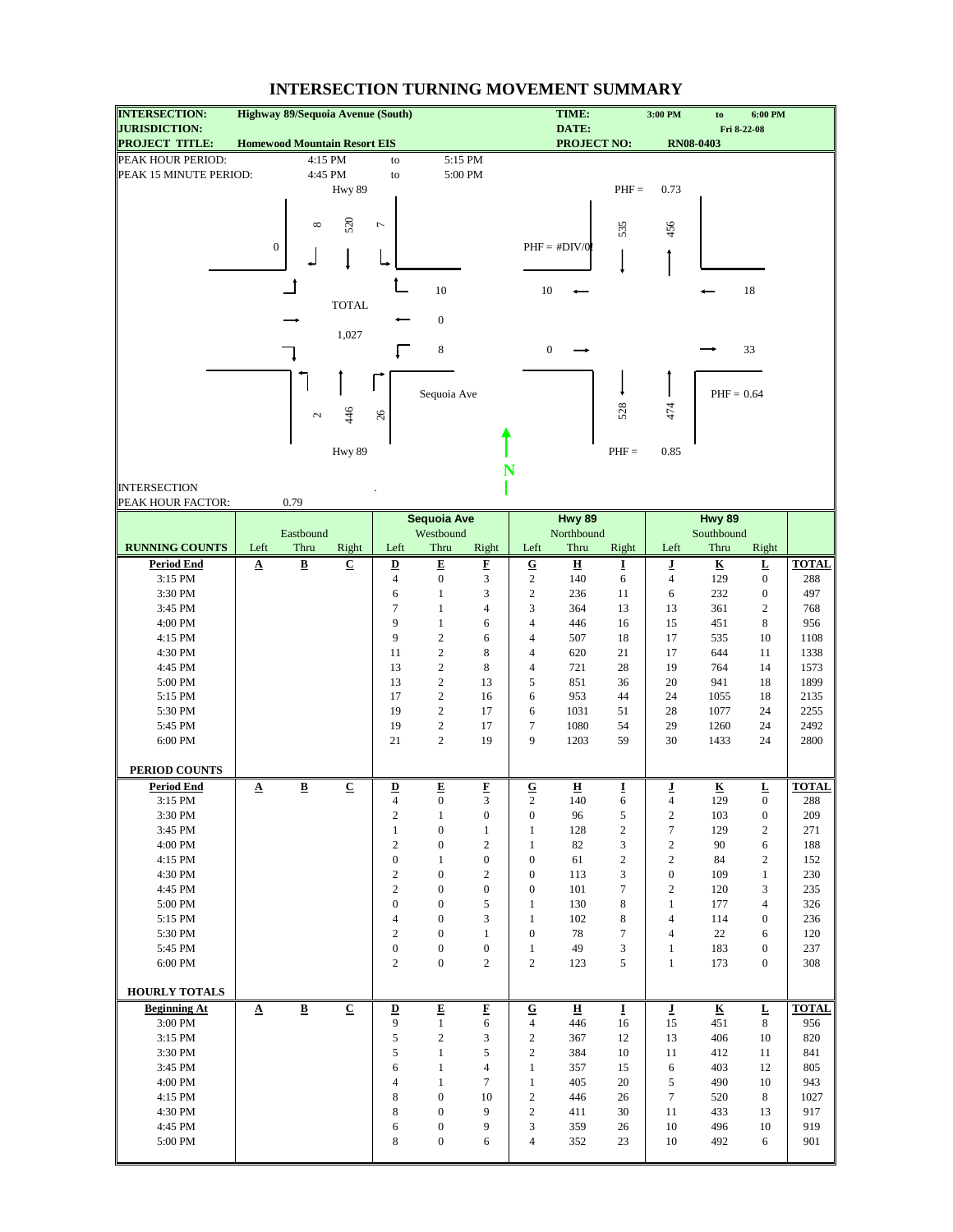| <b>INTERSECTION:</b>                          |                                        | <b>Highway 89/Pineland Lane</b>     |                                        |                          |                         |                          |                    | TIME:                         |         | 3:00 PM | to                       | 6:00 PM                       |              |
|-----------------------------------------------|----------------------------------------|-------------------------------------|----------------------------------------|--------------------------|-------------------------|--------------------------|--------------------|-------------------------------|---------|---------|--------------------------|-------------------------------|--------------|
| <b>JURISDICTION:</b><br><b>PROJECT TITLE:</b> |                                        | <b>Homewood Mountain Resort EIS</b> |                                        |                          |                         |                          |                    | DATE:<br><b>PROJECT NO:</b>   |         |         | <b>RN08-0403</b>         | Fri 8-29-08                   |              |
| PEAK HOUR PERIOD:                             |                                        |                                     | 4:15 PM                                | to                       | 5:15 PM                 |                          |                    |                               |         |         |                          |                               |              |
| PEAK 15 MINUTE PERIOD:                        |                                        |                                     | 5:00 PM                                | to                       | 5:15 PM                 |                          |                    |                               |         |         |                          |                               |              |
|                                               |                                        |                                     | Hwy 89                                 |                          |                         |                          |                    |                               | $PHF =$ | 0.87    |                          |                               |              |
|                                               |                                        |                                     |                                        |                          |                         |                          |                    |                               |         |         |                          |                               |              |
|                                               |                                        |                                     |                                        |                          |                         |                          |                    |                               |         |         |                          |                               |              |
|                                               |                                        | 45                                  | 514                                    |                          |                         |                          |                    |                               | 559     | 472     |                          |                               |              |
|                                               | Pineland Ln                            |                                     |                                        |                          |                         |                          | $PHF = 0.90$       |                               |         |         |                          |                               |              |
|                                               |                                        |                                     |                                        |                          |                         |                          |                    |                               |         |         |                          |                               |              |
|                                               |                                        |                                     |                                        |                          |                         |                          |                    |                               |         |         |                          |                               |              |
|                                               | 27                                     |                                     |                                        |                          |                         |                          | 51                 |                               |         |         |                          | $\boldsymbol{0}$              |              |
|                                               |                                        |                                     | <b>TOTAL</b>                           |                          |                         |                          |                    |                               |         |         |                          |                               |              |
|                                               |                                        |                                     |                                        |                          |                         |                          |                    |                               |         |         |                          |                               |              |
|                                               |                                        |                                     | 1,046                                  |                          |                         |                          |                    |                               |         |         |                          |                               |              |
|                                               | 9                                      |                                     |                                        |                          |                         |                          | 36                 |                               |         |         |                          | $\boldsymbol{0}$              |              |
|                                               |                                        |                                     |                                        |                          |                         |                          |                    |                               |         |         |                          |                               |              |
|                                               |                                        |                                     |                                        |                          |                         |                          |                    |                               |         |         |                          |                               |              |
|                                               |                                        |                                     |                                        |                          | $\overline{0}$          |                          |                    |                               |         |         |                          | $PHF = #DIV/0!$               |              |
|                                               |                                        | $\circ$                             | 445                                    |                          |                         |                          |                    |                               | 523     | 451     |                          |                               |              |
|                                               |                                        |                                     |                                        |                          |                         |                          |                    |                               |         |         |                          |                               |              |
|                                               |                                        |                                     |                                        |                          |                         |                          |                    |                               |         |         |                          |                               |              |
|                                               |                                        |                                     | Hwy 89                                 |                          |                         |                          |                    |                               | $PHF =$ | 0.90    |                          |                               |              |
|                                               |                                        |                                     |                                        |                          |                         | N                        |                    |                               |         |         |                          |                               |              |
| <b>INTERSECTION</b>                           |                                        |                                     |                                        |                          |                         |                          |                    |                               |         |         |                          |                               |              |
| PEAK HOUR FACTOR:                             |                                        | 0.89                                |                                        |                          |                         |                          |                    |                               |         |         |                          |                               |              |
|                                               |                                        | <b>Pineland Ln</b>                  |                                        |                          |                         |                          |                    | Hwy 89                        |         |         | Hwy 89                   |                               |              |
|                                               |                                        | Eastbound                           |                                        |                          | Westbound               |                          |                    | Northbound                    |         |         | Southbound               |                               |              |
| <b>RUNNING COUNTS</b>                         | Left                                   | Thru                                | Right                                  | Left                     | Thru                    | Right                    | Left               | Thru                          | Right   | Left    | Thru                     | Right                         |              |
| <b>Period End</b>                             |                                        |                                     |                                        | D                        | $\overline{\mathbf{E}}$ | F                        |                    |                               | I       |         | $\underline{\mathbf{K}}$ |                               | <b>TOTAL</b> |
| 3:15 PM                                       | $\underline{\mathbf{A}}$<br>$\sqrt{4}$ | $\overline{\mathbf{B}}$             | $\underline{\mathbf{C}}$<br>$\sqrt{2}$ |                          |                         |                          | ${\bf G}$<br>$\,1$ | $\overline{\mathbf{H}}$<br>84 |         | ī       | 78                       | $\overline{\mathbf{r}}$<br>13 | 182          |
| 3:30 PM                                       | 8                                      |                                     | 4                                      |                          |                         |                          | $\overline{c}$     | 200                           |         |         | 185                      | 26                            | 425          |
| 3:45 PM                                       | 16                                     |                                     | 6                                      |                          |                         |                          | $\overline{4}$     | 348                           |         |         | 291                      | 35                            | 700          |
| 4:00 PM                                       | 23                                     |                                     | 6                                      |                          |                         |                          | 6                  | 440                           |         |         | 398                      | 44                            | 917          |
|                                               | 35                                     |                                     | $\tau$                                 |                          |                         |                          | 8                  |                               |         |         | 508                      | 54                            |              |
| 4:15 PM                                       | 43                                     |                                     | 9                                      |                          |                         |                          | 8                  | 563<br>688                    |         |         | 631                      | 70                            | 1175         |
| 4:30 PM<br>4:45 PM                            | 49                                     |                                     | 11                                     |                          |                         |                          | 11                 | 793                           |         |         | 767                      | 81                            | 1449<br>1712 |
| 5:00 PM                                       | 57                                     |                                     | 13                                     |                          |                         |                          | 11                 | 886                           |         |         | 873                      |                               |              |
|                                               | 62                                     |                                     | 16                                     |                          |                         |                          | 14                 |                               |         |         | 1022                     | 88<br>99                      | 1928         |
| 5:15 PM                                       | 66                                     |                                     |                                        |                          |                         |                          | 14                 | 1008                          |         |         | 1174                     |                               | 2221<br>2493 |
| 5:30 PM                                       |                                        |                                     | 16                                     |                          |                         |                          |                    | 1116                          |         |         |                          | 107                           |              |
| 5:45 PM                                       | 73<br>77                               |                                     | 17<br>17                               |                          |                         |                          | 18<br>20           | 1203                          |         |         | 1330                     | 117                           | 2758         |
| 6:00 PM                                       |                                        |                                     |                                        |                          |                         |                          |                    | 1289                          |         |         | 1438                     | 121                           | 2962         |
|                                               |                                        |                                     |                                        |                          |                         |                          |                    |                               |         |         |                          |                               |              |
| PERIOD COUNTS                                 |                                        |                                     |                                        |                          |                         |                          |                    |                               |         |         |                          |                               |              |
| <b>Period End</b>                             | $\mathbf A$                            | $\underline{\mathbf{B}}$            | $\underline{\mathbf{C}}$               | $\overline{\mathbf{D}}$  | ${\bf E}$               | $\mathbf F$              | ${\bf G}$          | $\overline{\mathbf{H}}$       | I       | J       | $\underline{\mathbf{K}}$ | Ŀ                             | <b>TOTAL</b> |
| 3:15 PM                                       | $\overline{4}$                         |                                     | 2                                      |                          |                         |                          | $\mathbf{1}$       | 84                            |         |         | 78                       | 13                            | 182          |
| 3:30 PM                                       | 4                                      |                                     | $\sqrt{2}$                             |                          |                         |                          | $\mathbf{1}$       | 116                           |         |         | 107                      | 13                            | 243          |
| 3:45 PM                                       | 8                                      |                                     | $\sqrt{2}$                             |                          |                         |                          | $\boldsymbol{2}$   | 148                           |         |         | 106                      | 9                             | 275          |
| 4:00 PM                                       | $\tau$                                 |                                     | $\boldsymbol{0}$                       |                          |                         |                          | $\sqrt{2}$         | 92                            |         |         | 107                      | 9                             | 217          |
| 4:15 PM                                       | 12                                     |                                     | $\mathbf{1}$                           |                          |                         |                          | $\overline{c}$     | 123                           |         |         | 110                      | 10                            | 258          |
| 4:30 PM                                       | $\,8\,$                                |                                     | $\sqrt{2}$                             |                          |                         |                          | $\boldsymbol{0}$   | 125                           |         |         | 123                      | 16                            | 274          |
| 4:45 PM                                       | 6                                      |                                     | $\sqrt{2}$                             |                          |                         |                          | 3                  | 105                           |         |         | 136                      | 11                            | 263          |
| 5:00 PM                                       | 8                                      |                                     | $\sqrt{2}$                             |                          |                         |                          | $\boldsymbol{0}$   | 93                            |         |         | 106                      | $\tau$                        | 216          |
| 5:15 PM                                       | $\sqrt{5}$                             |                                     | $\mathfrak{Z}$                         |                          |                         |                          | 3                  | 122                           |         |         | 149                      | 11                            | 293          |
| 5:30 PM                                       | $\overline{4}$                         |                                     | $\boldsymbol{0}$                       |                          |                         |                          | $\boldsymbol{0}$   | 108                           |         |         | 152                      | $\,$ 8 $\,$                   | 272          |
| 5:45 PM                                       | $\tau$                                 |                                     | $\mathbf{1}$                           |                          |                         |                          | $\overline{4}$     | 87                            |         |         | 156                      | $10\,$                        | 265          |
| 6:00 PM                                       | 4                                      |                                     | $\boldsymbol{0}$                       |                          |                         |                          | $\overline{c}$     | 86                            |         |         | 108                      | $\overline{4}$                | 204          |
|                                               |                                        |                                     |                                        |                          |                         |                          |                    |                               |         |         |                          |                               |              |
| HOURLY TOTALS                                 |                                        |                                     |                                        |                          |                         |                          |                    |                               |         |         |                          |                               |              |
| <b>Beginning At</b>                           | $\pmb{\Delta}$                         | $\bf{B}$                            | $\overline{\mathbf{C}}$                | $\underline{\mathbf{D}}$ | ${\bf E}$               | $\underline{\mathbf{F}}$ | $\mathbf G$        | н                             | I       | I       | $\overline{\mathbf{R}}$  | L                             | <b>TOTAL</b> |
| 3:00 PM                                       | 23                                     |                                     | 6                                      |                          |                         |                          | 6                  | 440                           |         |         | 398                      | 44                            | 917          |
| 3:15 PM                                       | 31                                     |                                     | $\sqrt{5}$                             |                          |                         |                          | $\tau$             | 479                           |         |         | 430                      | 41                            | 993          |
| 3:30 PM                                       | 35                                     |                                     | $\sqrt{5}$                             |                          |                         |                          | 6                  | 488                           |         |         | 446                      | 44                            | 1024         |
| 3:45 PM                                       | 33                                     |                                     | $\sqrt{5}$                             |                          |                         |                          | $\tau$             | 445                           |         |         | 476                      | 46                            | 1012         |
| 4:00 PM                                       | 34                                     |                                     | $\tau$                                 |                          |                         |                          | 5                  | 446                           |         |         | 475                      | 44                            | 1011         |
| 4:15 PM                                       | 27                                     |                                     | $\overline{9}$                         |                          |                         |                          | 6                  | 445                           |         |         | 514                      | 45                            | 1046         |
| 4:30 PM                                       | 23                                     |                                     | $\tau$                                 |                          |                         |                          | 6                  | 428                           |         |         | 543                      | 37                            | 1044         |
| 4:45 PM                                       | 24                                     |                                     | $\sqrt{6}$                             |                          |                         |                          | 7                  | 410                           |         |         | 563                      | 36                            | 1046         |
| 5:00 PM                                       | 20                                     |                                     | $\overline{4}$                         |                          |                         |                          | 9                  | 403                           |         |         | 565                      | 33                            | 1034         |
|                                               |                                        |                                     |                                        |                          |                         |                          |                    |                               |         |         |                          |                               |              |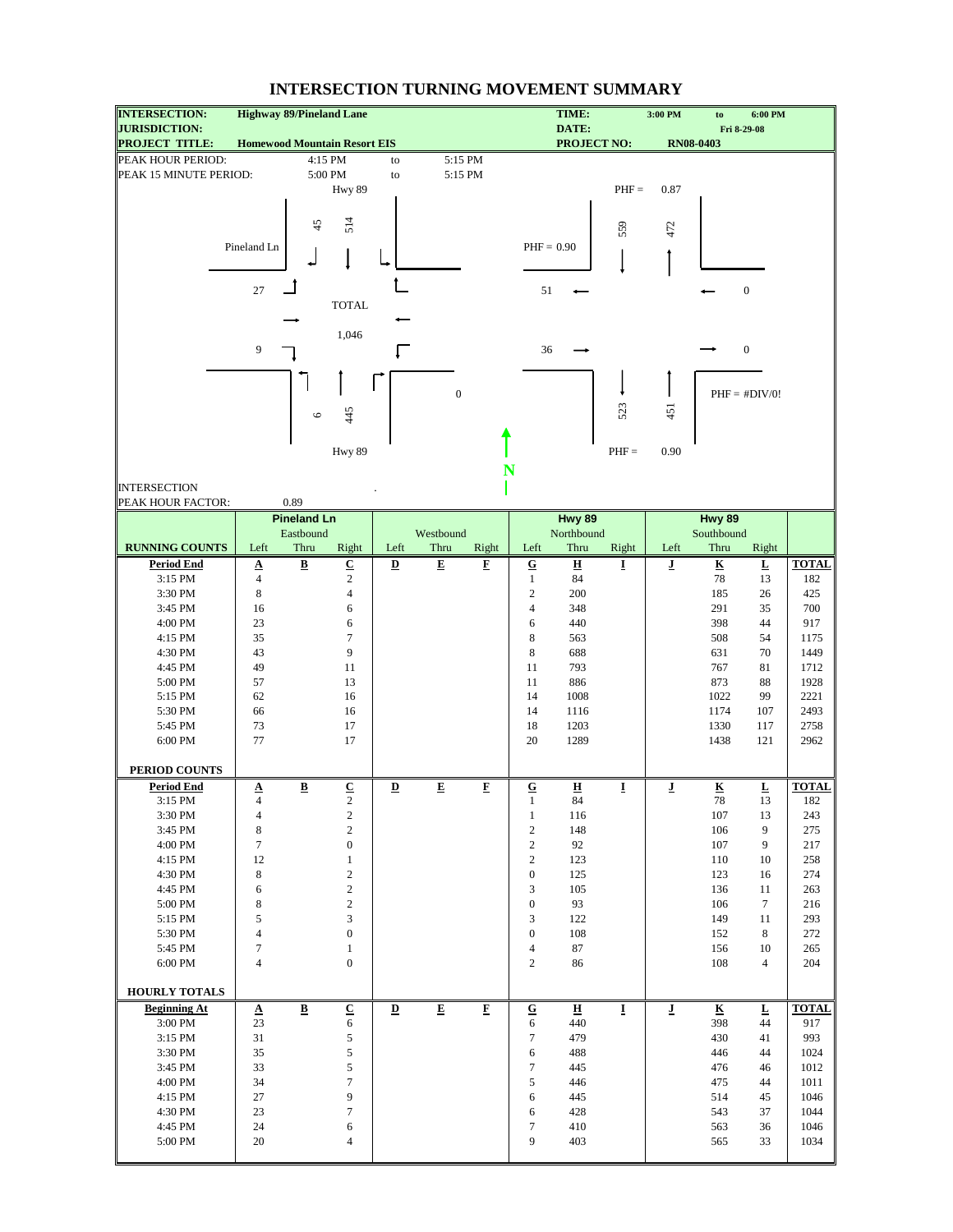| <b>INTERSECTION:</b>                          |                  |                              | <b>Highway 89/Grand Avenue</b>      |                                  |                              |                            |                                  | TIME:                       |                          | 3:00 PM                          | to                      | 6:00 PM                  |              |
|-----------------------------------------------|------------------|------------------------------|-------------------------------------|----------------------------------|------------------------------|----------------------------|----------------------------------|-----------------------------|--------------------------|----------------------------------|-------------------------|--------------------------|--------------|
| <b>JURISDICTION:</b><br><b>PROJECT TITLE:</b> |                  |                              | <b>Homewood Mountain Resort EIS</b> |                                  |                              |                            |                                  | DATE:<br><b>PROJECT NO:</b> |                          |                                  | <b>RN08-0403</b>        | Fri 8-22-08              |              |
| PEAK HOUR PERIOD:                             |                  |                              | 3:00 PM                             | to                               |                              | 4:00 PM                    |                                  |                             |                          |                                  |                         |                          |              |
| PEAK 15 MINUTE PERIOD:                        |                  |                              | 3:00 PM                             | to                               |                              | 3:15 PM                    |                                  |                             |                          |                                  |                         |                          |              |
|                                               |                  |                              | Hwy 89                              |                                  |                              |                            |                                  |                             | $PHF =$                  | 0.90                             |                         |                          |              |
|                                               |                  |                              |                                     |                                  |                              |                            |                                  |                             |                          |                                  |                         |                          |              |
|                                               |                  |                              |                                     |                                  |                              |                            |                                  |                             |                          |                                  |                         |                          |              |
|                                               |                  | $\mathbf{r}$                 | 462                                 | $\infty$                         |                              |                            |                                  |                             | 480                      | 478                              |                         |                          |              |
|                                               | Grand Ave        |                              |                                     |                                  |                              |                            | $PHF = 0.46$                     |                             |                          |                                  |                         |                          |              |
|                                               |                  |                              |                                     |                                  |                              |                            |                                  |                             |                          |                                  |                         |                          |              |
|                                               |                  |                              |                                     |                                  |                              |                            |                                  |                             |                          |                                  |                         |                          |              |
|                                               | $\tau$           |                              |                                     |                                  | 5                            |                            | 19                               |                             |                          |                                  |                         | 13                       |              |
|                                               |                  |                              | <b>TOTAL</b>                        |                                  |                              |                            |                                  |                             |                          |                                  |                         |                          |              |
|                                               | $\mathbf{1}$     |                              |                                     |                                  | $\mathbf{1}$                 |                            |                                  |                             |                          |                                  |                         |                          |              |
|                                               |                  |                              | 986                                 |                                  |                              |                            |                                  |                             |                          |                                  |                         |                          |              |
|                                               | 5                |                              |                                     |                                  | $\tau$                       |                            | 13                               |                             |                          |                                  |                         | 15                       |              |
|                                               |                  |                              |                                     |                                  |                              |                            |                                  |                             |                          |                                  |                         |                          |              |
|                                               |                  |                              |                                     |                                  | Grand Ave                    |                            |                                  |                             |                          |                                  | $PHF = 0.54$            |                          |              |
|                                               |                  |                              |                                     |                                  |                              |                            |                                  |                             |                          |                                  |                         |                          |              |
|                                               |                  | ${}^{\circ}$                 | 466                                 | $\circ$                          |                              |                            |                                  |                             | 474                      | 480                              |                         |                          |              |
|                                               |                  |                              |                                     |                                  |                              |                            |                                  |                             |                          |                                  |                         |                          |              |
|                                               |                  |                              | Hwy 89                              |                                  |                              |                            |                                  |                             | $PHF =$                  | 0.94                             |                         |                          |              |
|                                               |                  |                              |                                     |                                  |                              | N                          |                                  |                             |                          |                                  |                         |                          |              |
| <b>INTERSECTION</b>                           |                  |                              |                                     |                                  |                              |                            |                                  |                             |                          |                                  |                         |                          |              |
| PEAK HOUR FACTOR:                             |                  | 0.92                         |                                     |                                  |                              |                            |                                  |                             |                          |                                  |                         |                          |              |
|                                               |                  | <b>Grand Ave</b>             |                                     |                                  | <b>Grand Ave</b>             |                            |                                  | Hwy 89                      |                          |                                  | Hwy 89                  |                          |              |
|                                               |                  | Eastbound                    |                                     |                                  | Westbound                    |                            |                                  | Northbound                  |                          |                                  | Southbound              |                          |              |
| <b>RUNNING COUNTS</b>                         | Left             | Thru                         | Right                               | Left                             | Thru                         | Right                      | Left                             | Thru                        | Right                    | Left                             | Thru                    | Right                    |              |
| <b>Period End</b>                             | $\Delta$         | $\overline{\mathbf{B}}$      | $\underline{\mathbf{C}}$            | $\underline{\mathbf{D}}$         | $\overline{E}$               | F                          | $\overline{G}$                   | $\underline{\mathbf{H}}$    | Ī                        | ı                                | $\overline{\mathbf{K}}$ | $\underline{\mathbf{L}}$ | <b>TOTAL</b> |
| 3:15 PM                                       | $\mathbf{1}$     | $\mathbf{1}$                 | $\overline{3}$                      | $\sqrt{2}$                       | $\mathbf{1}$                 | 3                          | $\mathbf{1}$                     | 121                         | $\sqrt{2}$               | $\mathbf{1}$                     | 129                     | 3                        | 268          |
| 3:30 PM                                       | $\mathbf{1}$     | $\mathbf{1}$                 | 3                                   | $\overline{c}$                   | $\mathbf{1}$                 | 3                          | 5                                | 227                         | $\sqrt{2}$               | $\mathbf{1}$                     | 241                     | 6                        | 493          |
| 3:45 PM                                       | $\overline{2}$   | $\mathbf{1}$                 | 3                                   | 5                                | $\mathbf{1}$                 | $\overline{4}$             | $\tau$                           | 352                         | 3                        | $\tau$                           | 357                     | 8                        | 750          |
| 4:00 PM                                       | $\tau$           | $\mathbf{1}$                 | 5                                   | $\tau$                           | $\mathbf{1}$                 | 5                          | 8                                | 466                         | 6                        | 8                                | 462                     | 10                       | 986          |
| 4:15 PM                                       | 8                | $\mathbf{1}$                 | $\sqrt{5}$                          | 8                                | $\sqrt{2}$                   | 6                          | 9                                | 540                         | 8                        | 11                               | 553                     | 11                       | 1162         |
| 4:30 PM                                       | 8                | $\sqrt{2}$                   | 5                                   | 9                                | 3                            | 6                          | 9                                | 632                         | 8                        | 12                               | 651                     | 11                       | 1356         |
| 4:45 PM                                       | 11               | $\sqrt{2}$                   | 10                                  | 9                                | 3                            | 10                         | 9                                | 765                         | 9                        | 13                               | 766                     | 14                       | 1621         |
| 5:00 PM                                       | 12               | $\sqrt{2}$                   | 10                                  | 11                               | 3                            | 11                         | 12                               | 833                         | 10                       | 14                               | 851                     | 17                       | 1786         |
| 5:15 PM                                       | 12               | 3                            | 11                                  | 15                               | 3                            | 11                         | 12                               | 934                         | 10                       | 15                               | 968                     | 20                       | 2014         |
| 5:30 PM                                       | 14               | $\overline{4}$               | 11                                  | 18                               | 4                            | 11                         | 13                               | 1010                        | 10                       | 15                               | 1088                    | 22                       | 2220         |
| 5:45 PM                                       | 16               | $\overline{4}$               | 12                                  | 20                               | 4                            | 12                         | 17                               | 1092                        | 10                       | 15                               | 1194                    | 23                       | 2419         |
| 6:00 PM                                       | 17               | $\overline{4}$               | 12                                  | 23                               | $\overline{4}$               | 12                         | 18                               | 1171                        | 10                       | 15                               | 1293                    | 27                       | 2606         |
|                                               |                  |                              |                                     |                                  |                              |                            |                                  |                             |                          |                                  |                         |                          |              |
| PERIOD COUNTS                                 |                  |                              |                                     |                                  |                              |                            |                                  |                             |                          |                                  |                         |                          |              |
| <b>Period End</b>                             | $\mathbf A$      | $\underline{\mathbf{B}}$     | ${\bf C}$                           | $\overline{\mathbf{D}}$          | E                            | E                          | ${\bf G}$                        | $\overline{\mathbf{H}}$     | I                        | ī                                | $\overline{\mathbf{R}}$ | L                        | <b>TOTAL</b> |
| 3:15 PM                                       | $\mathbf{1}$     | 1                            | 3                                   | $\overline{c}$                   | $\mathbf{1}$                 | 3                          | 1                                | 121                         | $\overline{c}$           | 1                                | 129                     | 3                        | 268          |
| 3:30 PM                                       | $\boldsymbol{0}$ | $\boldsymbol{0}$             | $\boldsymbol{0}$                    | $\boldsymbol{0}$                 | $\boldsymbol{0}$             | $\boldsymbol{0}$           | $\overline{4}$                   | 106                         | $\boldsymbol{0}$         | $\boldsymbol{0}$                 | 112                     | 3                        | 225          |
| 3:45 PM                                       | $\mathbf{1}$     | $\boldsymbol{0}$             | $\boldsymbol{0}$                    | 3                                | $\boldsymbol{0}$             | $\mathbf{1}$               | $\overline{c}$                   | 125                         | $\mathbf{1}$             | 6                                | 116                     | $\sqrt{2}$               | 257          |
| 4:00 PM                                       | 5                | $\boldsymbol{0}$             | $\sqrt{2}$                          | $\overline{c}$                   | $\boldsymbol{0}$             | $\mathbf{1}$               | $\mathbf{1}$                     | 114                         | 3                        | $\mathbf{1}$                     | 105                     | $\overline{2}$           | 236          |
| 4:15 PM                                       | $\mathbf{1}$     | $\boldsymbol{0}$             | $\boldsymbol{0}$                    | $\mathbf{1}$                     | $\mathbf{1}$                 | $\mathbf{1}$               | $\mathbf{1}$                     | 74                          | $\overline{c}$           | 3                                | 91                      | $\mathbf{1}$             | 176          |
| 4:30 PM                                       | $\boldsymbol{0}$ | $\mathbf{1}$                 | $\boldsymbol{0}$                    | $\mathbf{1}$                     | $\mathbf{1}$                 | $\mathbf{0}$               | $\mathbf{0}$                     | 92                          | $\mathbf{0}$             | $\mathbf{1}$                     | 98                      | $\mathbf{0}$             | 194          |
| 4:45 PM                                       | 3                | $\boldsymbol{0}$             | $\sqrt{5}$                          | $\boldsymbol{0}$                 | $\boldsymbol{0}$             | $\overline{4}$             | $\mathbf{0}$                     | 133                         | $\mathbf{1}$             | $\mathbf{1}$                     | 115                     | 3                        | 265          |
| 5:00 PM                                       | $\mathbf{1}$     | $\boldsymbol{0}$             | $\boldsymbol{0}$                    | $\mathfrak{2}$                   | $\boldsymbol{0}$             | $\mathbf{1}$               | 3                                | 68                          | $\mathbf{1}$             | $\mathbf{1}$                     | 85                      | 3                        | 165          |
| 5:15 PM                                       | $\boldsymbol{0}$ | $\mathbf{1}$                 | $\mathbf{1}$                        | $\overline{4}$                   | $\boldsymbol{0}$             | $\boldsymbol{0}$           | $\boldsymbol{0}$                 | 101                         | $\boldsymbol{0}$         | $\mathbf{1}$                     | 117                     | 3                        | 228          |
| 5:30 PM                                       | $\mathfrak{2}$   | $\mathbf{1}$                 | $\boldsymbol{0}$                    | 3                                | $\mathbf{1}$                 | $\boldsymbol{0}$           | $\mathbf{1}$                     | 76                          | $\boldsymbol{0}$         | $\boldsymbol{0}$                 | 120                     | $\overline{2}$           | 206          |
| 5:45 PM                                       | $\overline{c}$   | $\boldsymbol{0}$             | $\mathbf{1}$                        | $\overline{c}$                   | $\boldsymbol{0}$             | $\mathbf{1}$               | $\overline{4}$                   | 82                          | $\boldsymbol{0}$         | $\boldsymbol{0}$                 | 106                     | $\mathbf{1}$             | 199          |
| 6:00 PM                                       | $\mathbf{1}$     | $\boldsymbol{0}$             | $\boldsymbol{0}$                    | 3                                | $\boldsymbol{0}$             | $\boldsymbol{0}$           | $\mathbf{1}$                     | 79                          | $\mathbf{0}$             | $\boldsymbol{0}$                 | 99                      | $\overline{4}$           | 187          |
|                                               |                  |                              |                                     |                                  |                              |                            |                                  |                             |                          |                                  |                         |                          |              |
| <b>HOURLY TOTALS</b>                          |                  |                              |                                     |                                  |                              |                            |                                  |                             |                          |                                  |                         |                          |              |
| <b>Beginning At</b>                           | Δ                | $\underline{\mathbf{B}}$     | $\underline{\mathbf{C}}$            | $\overline{\mathbf{D}}$          | E                            | F                          | ${\bf G}$                        | 프                           | I                        | ī                                | $\overline{\textbf{K}}$ | Ŀ                        | <b>TOTAL</b> |
| 3:00 PM                                       | $\tau$           | $\mathbf{1}$                 | 5                                   | $\tau$                           | $\mathbf{1}$                 | 5                          | 8                                | 466                         | 6                        | 8                                | 462                     | 10                       | 986          |
| 3:15 PM                                       | $\tau$           | $\boldsymbol{0}$             | $\sqrt{2}$                          | 6                                | $\mathbf 1$                  | 3                          | 8                                | 419                         | 6                        | 10                               | 424                     | 8                        | 894          |
| 3:30 PM                                       | $\tau$           | $\mathbf{1}$                 | $\sqrt{2}$                          | $\tau$                           | $\overline{c}$               | 3                          | $\overline{4}$                   | 405                         | 6                        | 11                               | 410                     | 5                        | 863          |
| 3:45 PM<br>4:00 PM                            | 9<br>$\sqrt{5}$  | $\mathbf{1}$<br>$\mathbf{1}$ | $\tau$<br>$\sqrt{5}$                | $\overline{4}$<br>$\overline{4}$ | $\sqrt{2}$<br>$\overline{c}$ | 6<br>6                     | $\overline{c}$<br>$\overline{4}$ | 413                         | 6<br>$\overline{4}$      | 6                                | 409<br>389              | 6<br>$\tau$              | 871<br>800   |
| 4:15 PM                                       | $\overline{4}$   | $\sqrt{2}$                   | 6                                   | $\overline{7}$                   | $\mathbf{1}$                 | 5                          | 3                                | 367<br>394                  | $\overline{c}$           | 6<br>4                           |                         | 9                        |              |
|                                               | 6                | $\sqrt{2}$                   | 6                                   | 9                                | $\mathbf{1}$                 | 5                          | $\overline{4}$                   |                             | $\overline{c}$           |                                  | 415                     |                          | 852          |
| 4:30 PM                                       |                  |                              |                                     |                                  |                              |                            |                                  | 378                         |                          | 3                                | 437                     | 11                       | 864          |
|                                               |                  |                              |                                     |                                  |                              |                            |                                  |                             |                          |                                  |                         |                          |              |
| 4:45 PM<br>5:00 PM                            | $\sqrt{5}$<br>5  | $\sqrt{2}$<br>$\sqrt{2}$     | $\sqrt{2}$<br>$\sqrt{2}$            | 11<br>12                         | $\mathbf{1}$<br>$\mathbf{1}$ | $\sqrt{2}$<br>$\mathbf{1}$ | 8<br>6                           | 327<br>338                  | $\mathbf{1}$<br>$\bf{0}$ | $\boldsymbol{2}$<br>$\mathbf{1}$ | 428<br>442              | 9<br>10                  | 798<br>820   |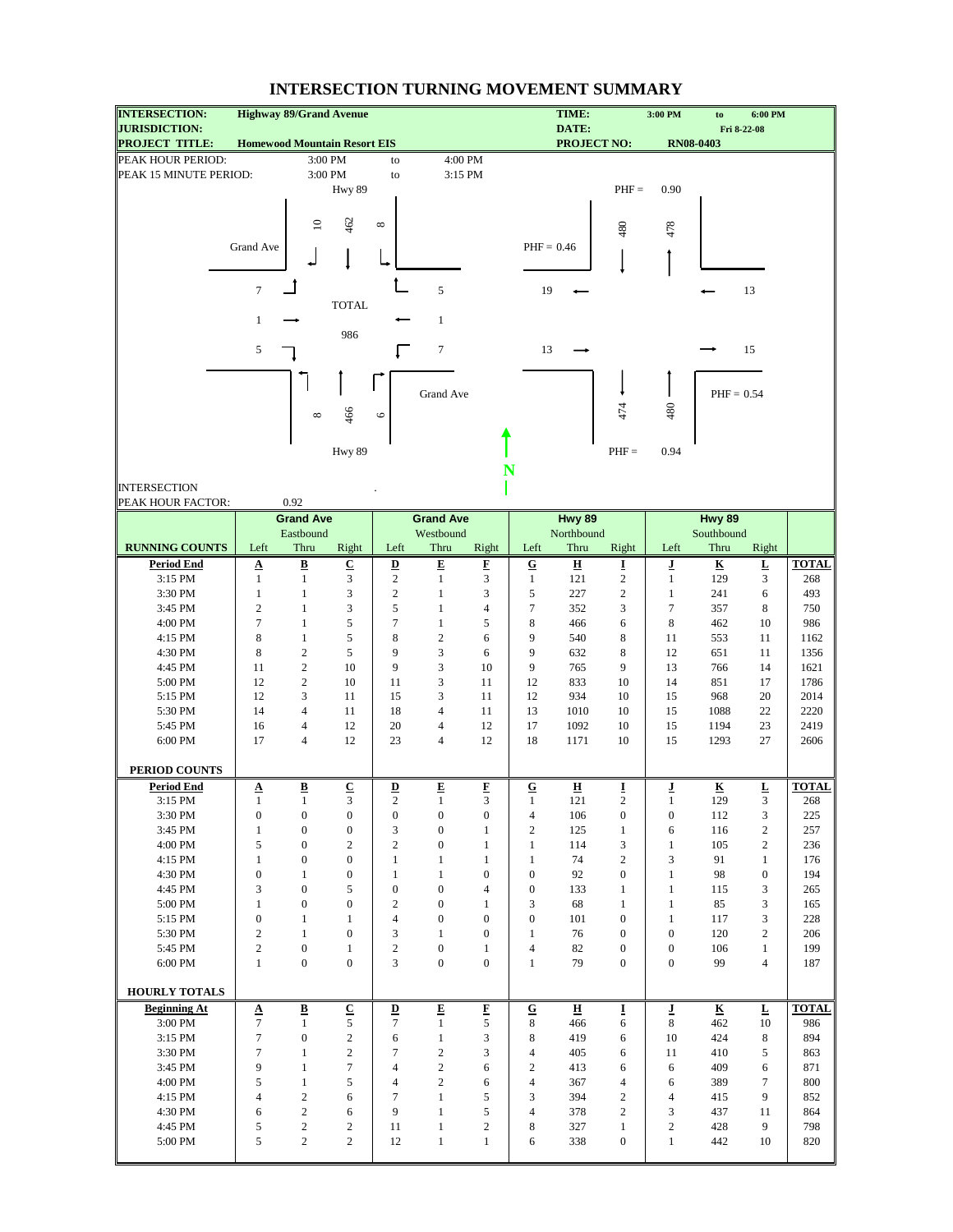| <b>INTERSECTION:</b>                          | <b>Highway 89/Park Avenue</b>       |                          |                           |                         |                         |                          |                           | TIME:                             |         | 3:00 PM                 | to                            | 6:00 PM                  |                     |
|-----------------------------------------------|-------------------------------------|--------------------------|---------------------------|-------------------------|-------------------------|--------------------------|---------------------------|-----------------------------------|---------|-------------------------|-------------------------------|--------------------------|---------------------|
| <b>JURISDICTION:</b><br><b>PROJECT TITLE:</b> | <b>Homewood Mountain Resort EIS</b> |                          |                           |                         |                         |                          |                           | DATE:<br><b>PROJECT NO:</b>       |         |                         | <b>RN08-0403</b>              | Fri 8-29-08              |                     |
| PEAK HOUR PERIOD:                             |                                     | 5:00 PM                  |                           | to                      | 6:00 PM                 |                          |                           |                                   |         |                         |                               |                          |                     |
| PEAK 15 MINUTE PERIOD:                        |                                     | 5:15 PM                  |                           | to                      | 5:30 PM                 |                          |                           |                                   |         |                         |                               |                          |                     |
|                                               |                                     |                          | Hwy 89                    |                         |                         |                          |                           |                                   | $PHF =$ | 0.86                    |                               |                          |                     |
|                                               |                                     |                          |                           |                         |                         |                          |                           |                                   |         |                         |                               |                          |                     |
|                                               |                                     |                          |                           |                         |                         |                          |                           |                                   |         |                         |                               |                          |                     |
|                                               |                                     | 3                        | 400                       |                         |                         |                          |                           |                                   | 403     | 357                     |                               |                          |                     |
|                                               | Park Ave                            |                          |                           |                         |                         |                          | $PHF = 0.38$              |                                   |         |                         |                               |                          |                     |
|                                               |                                     |                          |                           |                         |                         |                          |                           |                                   |         |                         |                               |                          |                     |
|                                               |                                     |                          |                           |                         |                         |                          |                           |                                   |         |                         |                               |                          |                     |
|                                               | $\mathfrak{Z}$                      |                          |                           |                         |                         |                          | 5                         |                                   |         |                         |                               | $\boldsymbol{0}$         |                     |
|                                               |                                     |                          | <b>TOTAL</b>              |                         |                         |                          |                           |                                   |         |                         |                               |                          |                     |
|                                               |                                     |                          |                           |                         |                         |                          |                           |                                   |         |                         |                               |                          |                     |
|                                               |                                     |                          | 762                       |                         |                         |                          |                           |                                   |         |                         |                               |                          |                     |
|                                               | $\boldsymbol{0}$                    |                          |                           |                         |                         |                          | 3                         |                                   |         |                         |                               | $\boldsymbol{0}$         |                     |
|                                               |                                     |                          |                           |                         |                         |                          |                           |                                   |         |                         |                               |                          |                     |
|                                               |                                     |                          |                           |                         | $\boldsymbol{0}$        |                          |                           |                                   |         |                         |                               | $PHF = #DIV/0!$          |                     |
|                                               |                                     |                          |                           |                         |                         |                          |                           |                                   | 400     | 356                     |                               |                          |                     |
|                                               |                                     | $\mathcal{L}$            | 354                       |                         |                         |                          |                           |                                   |         |                         |                               |                          |                     |
|                                               |                                     |                          |                           |                         |                         |                          |                           |                                   |         |                         |                               |                          |                     |
|                                               |                                     |                          | Hwy 89                    |                         |                         |                          |                           |                                   | $PHF =$ | 0.83                    |                               |                          |                     |
|                                               |                                     |                          |                           |                         |                         | N                        |                           |                                   |         |                         |                               |                          |                     |
| <b>INTERSECTION</b>                           |                                     |                          |                           |                         |                         |                          |                           |                                   |         |                         |                               |                          |                     |
| PEAK HOUR FACTOR:                             |                                     | 0.84                     |                           |                         |                         |                          |                           |                                   |         |                         |                               |                          |                     |
|                                               |                                     | <b>Park Ave</b>          |                           |                         |                         |                          |                           | Hwy 89                            |         |                         | Hwy 89                        |                          |                     |
|                                               |                                     | Eastbound                |                           |                         | Westbound               |                          |                           | Northbound                        |         |                         | Southbound                    |                          |                     |
| <b>RUNNING COUNTS</b>                         | Left                                | Thru                     | Right                     | Left                    | Thru                    | Right                    | Left                      | Thru                              | Right   | Left                    | Thru                          | Right                    |                     |
| <b>Period End</b>                             | $rac{A}{3}$                         | $\overline{\mathbf{B}}$  | $\overline{C}$            | $\overline{\mathbf{D}}$ | $\overline{\mathbf{E}}$ | $\underline{\mathbf{F}}$ | $\overline{\mathbf{G}}$   | $\overline{\mathbf{H}}$           | I       | ī                       | $\overline{\mathbf{K}}$       | $\underline{\mathbf{L}}$ | <b>TOTAL</b>        |
| 3:15 PM                                       |                                     |                          | $\bf{0}$                  |                         |                         |                          | $\mathbf{1}$              | 88                                |         |                         | 93                            | $\boldsymbol{0}$         | 185                 |
| 3:30 PM                                       | $\mathfrak{Z}$                      |                          | $\boldsymbol{0}$          |                         |                         |                          | $\mathbf{1}$              | 148                               |         |                         | 169                           | $\overline{4}$           | 325                 |
| 3:45 PM                                       | 3                                   |                          | $\boldsymbol{0}$          |                         |                         |                          | $\mathbf{1}$              | 246                               |         |                         | 274                           | $\sqrt{5}$               | 529                 |
| 4:00 PM                                       | $\overline{4}$                      |                          | $\boldsymbol{0}$          |                         |                         |                          | $\mathbf{1}$              | 330                               |         |                         | 357                           | $\tau$                   | 699                 |
| 4:15 PM                                       | 6                                   |                          | $\boldsymbol{0}$          |                         |                         |                          | $\mathbf{1}$              | 424                               |         |                         | 436                           | 10                       | 877                 |
| 4:30 PM                                       | 6                                   |                          | $\mathbf{0}$              |                         |                         |                          | $\mathbf{1}$              | 511                               |         |                         | 527                           | 14                       | 1059                |
| 4:45 PM                                       | $\tau$                              |                          | 1                         |                         |                         |                          | $\mathbf{1}$              | 603                               |         |                         | 607                           | 16                       | 1235                |
| 5:00 PM                                       | 8                                   |                          | $\mathbf{1}$              |                         |                         |                          | $\overline{c}$            | 684                               |         |                         | 701                           | 16                       | 1412                |
| 5:15 PM                                       | 9                                   |                          | $\mathbf{1}$              |                         |                         |                          | $\overline{c}$            | 755                               |         |                         | 787                           | 18                       | 1572                |
| 5:30 PM                                       | 11                                  |                          | $\mathbf{1}$              |                         |                         |                          | 3                         | 861                               |         |                         | 904                           | 18                       | 1798                |
| 5:45 PM                                       | 11                                  |                          | $\mathbf{1}$              |                         |                         |                          | $\overline{4}$            | 953                               |         |                         | 1007                          | 18                       | 1994                |
| 6:00 PM                                       | 11                                  |                          | $\mathbf{1}$              |                         |                         |                          | $\overline{4}$            | 1038                              |         |                         | 1101                          | 19                       | 2174                |
|                                               |                                     |                          |                           |                         |                         |                          |                           |                                   |         |                         |                               |                          |                     |
| PERIOD COUNTS                                 |                                     |                          |                           |                         |                         |                          |                           |                                   |         |                         |                               |                          |                     |
| <b>Period End</b><br>3:15 PM                  | $\underline{\mathbf{A}}$<br>3       | $\underline{\mathbf{B}}$ | ${\bf C}$<br>$\mathbf{0}$ | $\overline{\mathbf{D}}$ | E                       | F                        | ${\bf G}$<br>$\mathbf{1}$ | $\overline{\mathbf{H}}$<br>$88\,$ | 1       | ī                       | $\overline{\mathbf{K}}$<br>93 | L<br>$\overline{0}$      | <b>TOTAL</b><br>185 |
| 3:30 PM                                       | $\boldsymbol{0}$                    |                          | $\boldsymbol{0}$          |                         |                         |                          | $\boldsymbol{0}$          | 60                                |         |                         | 76                            | $\overline{4}$           | 140                 |
| 3:45 PM                                       | $\boldsymbol{0}$                    |                          | $\boldsymbol{0}$          |                         |                         |                          | $\boldsymbol{0}$          | 98                                |         |                         | 105                           | $\mathbf{1}$             | 204                 |
| 4:00 PM                                       | $\mathbf{1}$                        |                          | $\boldsymbol{0}$          |                         |                         |                          | $\boldsymbol{0}$          | 84                                |         |                         | 83                            | $\sqrt{2}$               | 170                 |
| 4:15 PM                                       | $\sqrt{2}$                          |                          | $\boldsymbol{0}$          |                         |                         |                          | $\boldsymbol{0}$          | 94                                |         |                         | 79                            | 3                        | 178                 |
| 4:30 PM                                       | $\boldsymbol{0}$                    |                          | $\boldsymbol{0}$          |                         |                         |                          | $\boldsymbol{0}$          | 87                                |         |                         | 91                            | $\overline{4}$           | 182                 |
| 4:45 PM                                       | $\mathbf{1}$                        |                          | $\mathbf{1}$              |                         |                         |                          | $\boldsymbol{0}$          | 92                                |         |                         | 80                            | $\overline{2}$           | 176                 |
| 5:00 PM                                       | $\mathbf{1}$                        |                          | $\boldsymbol{0}$          |                         |                         |                          | $\mathbf{1}$              | $81\,$                            |         |                         | 94                            | $\boldsymbol{0}$         | 177                 |
| $5:15$ PM $\,$                                | $\mathbf{1}$                        |                          | $\boldsymbol{0}$          |                         |                         |                          | $\boldsymbol{0}$          | 71                                |         |                         | 86                            | $\sqrt{2}$               | 160                 |
| 5:30 PM                                       | $\overline{c}$                      |                          | $\boldsymbol{0}$          |                         |                         |                          | $\mathbf{1}$              | 106                               |         |                         | 117                           | $\boldsymbol{0}$         | 226                 |
| 5:45 PM                                       | $\boldsymbol{0}$                    |                          | $\boldsymbol{0}$          |                         |                         |                          | $\mathbf{1}$              | 92                                |         |                         | 103                           | $\boldsymbol{0}$         | 196                 |
| 6:00 PM                                       | $\boldsymbol{0}$                    |                          | $\boldsymbol{0}$          |                         |                         |                          | $\boldsymbol{0}$          | 85                                |         |                         | 94                            | $\mathbf{1}$             | 180                 |
|                                               |                                     |                          |                           |                         |                         |                          |                           |                                   |         |                         |                               |                          |                     |
| <b>HOURLY TOTALS</b>                          |                                     |                          |                           |                         |                         |                          |                           |                                   |         |                         |                               |                          |                     |
| <b>Beginning At</b>                           | $\pmb{\Delta}$                      | $\overline{\mathbf{B}}$  | $\overline{\mathbf{C}}$   | $\overline{\mathbf{D}}$ | $\overline{\mathbf{E}}$ | $\overline{\mathbf{F}}$  | ${\bf G}$                 | $\overline{\mathbf{H}}$           | I       | $\overline{\mathbf{I}}$ | $\overline{\mathbf{K}}$       | $\overline{\mathbf{r}}$  | <b>TOTAL</b>        |
| 3:00 PM                                       | $\overline{4}$                      |                          | $\boldsymbol{0}$          |                         |                         |                          | $\mathbf{1}$              | 330                               |         |                         | 357                           | $\tau$                   | 699                 |
| 3:15 PM                                       | 3                                   |                          | $\boldsymbol{0}$          |                         |                         |                          | $\boldsymbol{0}$          | 336                               |         |                         | 343                           | 10                       | 692                 |
| 3:30 PM                                       | 3                                   |                          | $\boldsymbol{0}$          |                         |                         |                          | $\mathbf{0}$              | 363                               |         |                         | 358                           | 10                       | 734                 |
| 3:45 PM                                       | $\overline{4}$                      |                          | $\mathbf{1}$              |                         |                         |                          | $\mathbf{0}$              | 357                               |         |                         | 333                           | 11                       | 706                 |
| 4:00 PM                                       | $\overline{4}$                      |                          | $\mathbf{1}$              |                         |                         |                          | $\mathbf{1}$              | 354                               |         |                         | 344                           | 9                        | 713                 |
| 4:15 PM                                       | 3                                   |                          | $\mathbf{1}$              |                         |                         |                          | $\mathbf{1}$              | 331                               |         |                         | 351                           | 8                        | 695                 |
| 4:30 PM                                       | 5                                   |                          | $\mathbf{1}$              |                         |                         |                          | $\overline{c}$            | 350                               |         |                         | 377                           | $\overline{4}$           | 739                 |
| 4:45 PM                                       | $\overline{4}$                      |                          | $\boldsymbol{0}$          |                         |                         |                          | 3                         | 350                               |         |                         | 400                           | 2                        | 759                 |
| 5:00 PM                                       | 3                                   |                          | $\boldsymbol{0}$          |                         |                         |                          | $\overline{c}$            | 354                               |         |                         | 400                           | 3                        | 762                 |
|                                               |                                     |                          |                           |                         |                         |                          |                           |                                   |         |                         |                               |                          |                     |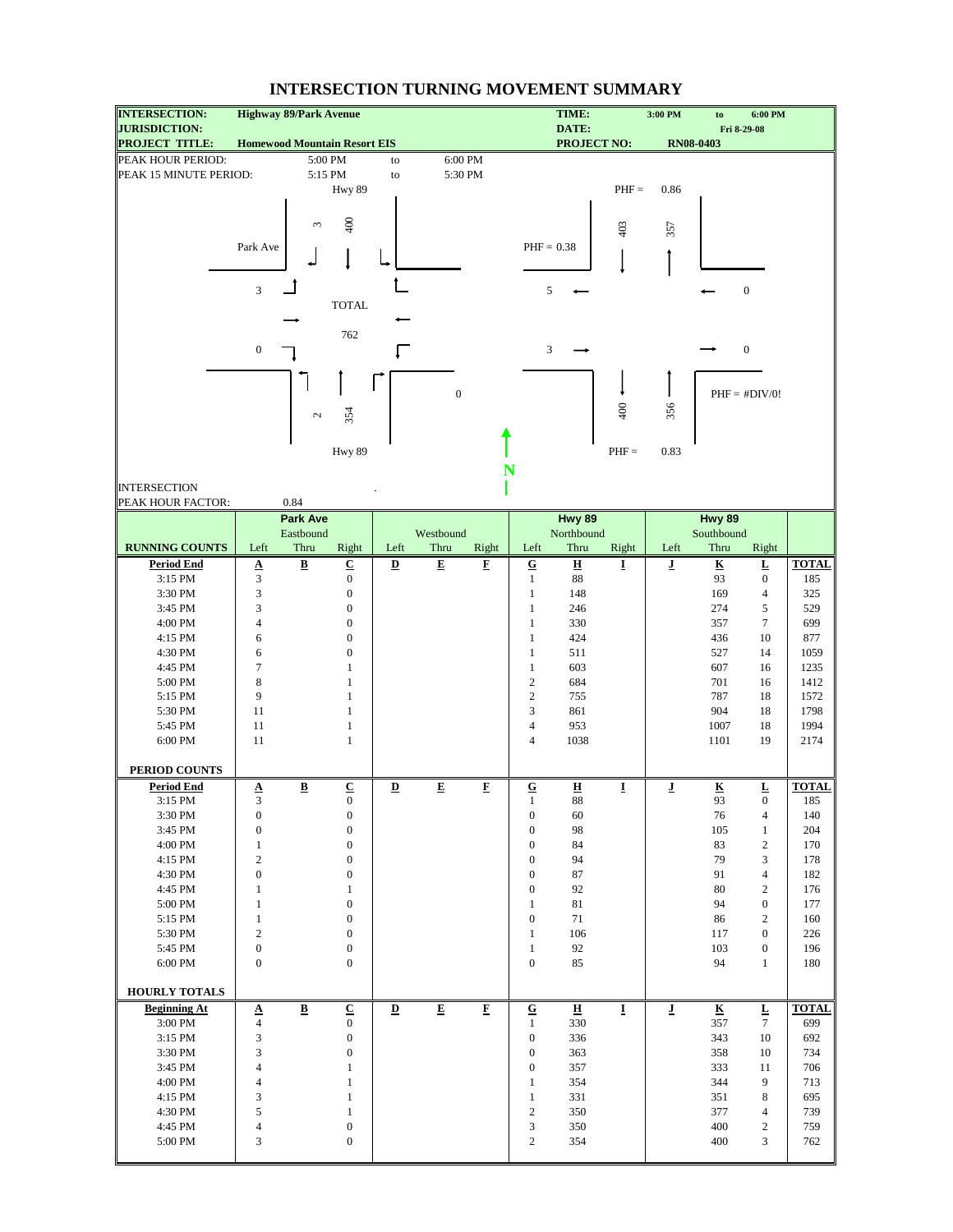| <b>INTERSECTION:</b>                          | <b>Highway 89/Silver Street</b>     |                          |                          |                                      |                      |                              |                  | TIME:                       |                     | 3:00 PM                              | to                       | 6:00 PM                  |              |
|-----------------------------------------------|-------------------------------------|--------------------------|--------------------------|--------------------------------------|----------------------|------------------------------|------------------|-----------------------------|---------------------|--------------------------------------|--------------------------|--------------------------|--------------|
| <b>JURISDICTION:</b><br><b>PROJECT TITLE:</b> | <b>Homewood Mountain Resort EIS</b> |                          |                          |                                      |                      |                              |                  | DATE:<br><b>PROJECT NO:</b> |                     |                                      | <b>RN08-0403</b>         | Fri 8-29-08              |              |
| PEAK HOUR PERIOD:                             |                                     | 5:00 PM                  |                          | to                                   |                      | 6:00 PM                      |                  |                             |                     |                                      |                          |                          |              |
| PEAK 15 MINUTE PERIOD:                        |                                     | 5:15 PM                  |                          | to                                   |                      | 5:30 PM                      |                  |                             |                     |                                      |                          |                          |              |
|                                               |                                     |                          | Hwy 89                   |                                      |                      |                              |                  |                             | $PHF =$             | 0.92                                 |                          |                          |              |
|                                               |                                     |                          |                          |                                      |                      |                              |                  |                             |                     |                                      |                          |                          |              |
|                                               |                                     |                          |                          |                                      |                      |                              |                  |                             |                     |                                      |                          |                          |              |
|                                               |                                     | $\mathbf{C}$             | 423                      | $\circ$                              |                      |                              |                  |                             | 425                 | 345                                  |                          |                          |              |
|                                               | Silver St                           |                          |                          |                                      |                      |                              | $PHF = 0.25$     |                             |                     |                                      |                          |                          |              |
|                                               |                                     |                          |                          |                                      |                      |                              |                  |                             |                     |                                      |                          |                          |              |
|                                               |                                     |                          |                          |                                      |                      |                              |                  |                             |                     |                                      |                          |                          |              |
|                                               | $\mathbf{1}$                        |                          |                          |                                      | $\overline{0}$       |                              | 5                |                             |                     |                                      |                          | $\boldsymbol{0}$         |              |
|                                               |                                     |                          | <b>TOTAL</b>             |                                      |                      |                              |                  |                             |                     |                                      |                          |                          |              |
|                                               |                                     |                          |                          |                                      |                      |                              |                  |                             |                     |                                      |                          |                          |              |
|                                               | $\boldsymbol{0}$                    |                          | 775                      |                                      |                      |                              |                  |                             |                     |                                      |                          |                          |              |
|                                               |                                     |                          |                          |                                      | $\boldsymbol{0}$     |                              | $\mathbf{1}$     |                             |                     |                                      |                          | $\sqrt{2}$               |              |
|                                               |                                     |                          |                          |                                      |                      |                              |                  |                             |                     |                                      |                          |                          |              |
|                                               |                                     |                          |                          |                                      | Silver <sub>St</sub> |                              |                  |                             |                     |                                      |                          | $PHF = #DIV/0!$          |              |
|                                               |                                     |                          |                          |                                      |                      |                              |                  |                             | 423                 | 349                                  |                          |                          |              |
|                                               |                                     | 3                        | 344                      | $\mathbf{C}$                         |                      |                              |                  |                             |                     |                                      |                          |                          |              |
|                                               |                                     |                          |                          |                                      |                      |                              |                  |                             |                     |                                      |                          |                          |              |
|                                               |                                     |                          | Hwy 89                   |                                      |                      |                              |                  |                             | $PHF =$             | 0.90                                 |                          |                          |              |
|                                               |                                     |                          |                          |                                      |                      |                              | N                |                             |                     |                                      |                          |                          |              |
| <b>INTERSECTION</b>                           |                                     |                          |                          |                                      |                      |                              |                  |                             |                     |                                      |                          |                          |              |
| PEAK HOUR FACTOR:                             |                                     | 0.92                     |                          |                                      |                      |                              |                  |                             |                     |                                      |                          |                          |              |
|                                               |                                     | <b>Silver St</b>         |                          |                                      | <b>Silver St</b>     |                              |                  | Hwy 89                      |                     |                                      | Hwy 89                   |                          |              |
|                                               |                                     | Eastbound                |                          |                                      | Westbound            |                              |                  | Northbound                  |                     |                                      | Southbound               |                          |              |
| <b>RUNNING COUNTS</b>                         | Left                                | Thru                     | Right                    | Left                                 | Thru                 | Right                        | Left             | Thru                        | Right               | Left                                 | Thru                     | Right                    |              |
| <b>Period End</b>                             | $\Delta$                            | $\underline{\mathbf{B}}$ | $\underline{\mathbf{C}}$ | $\underline{\mathbf{D}}$             | $\overline{E}$       | E                            | $\overline{G}$   | $\overline{\mathbf{H}}$     | Ī                   | ı                                    | $\underline{\mathbf{K}}$ | $\underline{\mathbf{L}}$ | <b>TOTAL</b> |
| 3:15 PM                                       | $\boldsymbol{0}$                    |                          | $\sqrt{2}$               | $\boldsymbol{0}$                     |                      | $\boldsymbol{0}$             | $\mathbf{1}$     | 72                          | $\mathbf{1}$        | $\boldsymbol{0}$                     | 81                       | $\boldsymbol{0}$         | 157          |
| 3:30 PM                                       | $\boldsymbol{0}$                    |                          | $\mathfrak{Z}$           | $\boldsymbol{0}$                     |                      | $\mathbf{1}$                 | $\mathbf{1}$     | 171                         | $\mathbf{1}$        | $\boldsymbol{0}$                     | 153                      | $\boldsymbol{0}$         | 330          |
| 3:45 PM                                       | $\boldsymbol{0}$                    |                          | 3                        | $\boldsymbol{0}$                     |                      | $\mathbf{1}$                 | $\mathbf{1}$     | 242                         | $\mathfrak{2}$      | $\boldsymbol{0}$                     | 237                      | $\boldsymbol{0}$         | 486          |
| 4:00 PM                                       | $\boldsymbol{0}$                    |                          | 3                        | $\boldsymbol{0}$                     |                      | $\mathbf{1}$                 | $\boldsymbol{2}$ | 326                         | $\mathfrak{2}$      | $\boldsymbol{0}$                     | 316                      | $\sqrt{2}$               | 652          |
| 4:15 PM                                       | $\boldsymbol{0}$                    |                          | 3                        | $\boldsymbol{0}$                     |                      | 1                            | 3                | 426                         | $\sqrt{2}$          | $\boldsymbol{0}$                     | 404                      | $\sqrt{2}$               | 841          |
| 4:30 PM                                       | $\boldsymbol{0}$                    |                          | 3                        | $\boldsymbol{0}$                     |                      | 1                            | 3                | 507                         | $\overline{c}$      | $\boldsymbol{0}$                     | 485                      | 3                        | 1004         |
| 4:45 PM                                       | $\boldsymbol{0}$                    |                          | 4                        | $\boldsymbol{0}$                     |                      | 1                            | 3                | 597                         | $\overline{c}$      | $\boldsymbol{0}$                     | 578                      | $\overline{4}$           | 1189         |
| 5:00 PM                                       | $\boldsymbol{0}$                    |                          | 4                        | $\boldsymbol{0}$                     |                      | 1                            | $\overline{4}$   | 667                         | $\overline{c}$      | $\boldsymbol{0}$                     | 679                      | $\overline{4}$           | 1361         |
| 5:15 PM<br>5:30 PM                            | $\mathbf{0}$<br>1                   |                          | 4<br>$\overline{4}$      | $\boldsymbol{0}$<br>$\boldsymbol{0}$ |                      | $\mathbf{1}$<br>$\mathbf{1}$ | 5<br>6           | 763<br>856                  | $\overline{c}$<br>3 | $\boldsymbol{0}$                     | 762<br>877               | 5<br>5                   | 1542<br>1753 |
| 5:45 PM                                       | 1                                   |                          | 4                        | $\boldsymbol{0}$                     |                      | 1                            | $\tau$           | 927                         | 3                   | $\boldsymbol{0}$<br>$\boldsymbol{0}$ | 989                      | 5                        | 1937         |
| 6:00 PM                                       | $\mathbf{1}$                        |                          | $\overline{4}$           | $\boldsymbol{0}$                     |                      | $\mathbf{1}$                 | $\tau$           | 1011                        | $\overline{4}$      | $\boldsymbol{0}$                     | 1102                     | 6                        | 2136         |
|                                               |                                     |                          |                          |                                      |                      |                              |                  |                             |                     |                                      |                          |                          |              |
| PERIOD COUNTS                                 |                                     |                          |                          |                                      |                      |                              |                  |                             |                     |                                      |                          |                          |              |
| <b>Period End</b>                             | $\underline{\mathbf{A}}$            | $\underline{\mathbf{B}}$ | $\underline{\mathbf{C}}$ | $\underline{\mathbf{D}}$             | $\mathbf E$          | $\mathbf F$                  | ${\bf G}$        | $\overline{\mathbf{H}}$     | I                   | ſ                                    | $\underline{\mathbf{K}}$ | L                        | <b>TOTAL</b> |
| 3:15 PM                                       | $\boldsymbol{0}$                    |                          | $\sqrt{2}$               | $\boldsymbol{0}$                     |                      | $\mathbf{0}$                 | $\mathbf{1}$     | 72                          | $\mathbf{1}$        | $\boldsymbol{0}$                     | 81                       | $\boldsymbol{0}$         | 157          |
| 3:30 PM                                       | $\boldsymbol{0}$                    |                          | $\mathbf{1}$             | $\boldsymbol{0}$                     |                      | $\mathbf{1}$                 | $\boldsymbol{0}$ | 99                          | $\boldsymbol{0}$    | $\boldsymbol{0}$                     | 72                       | $\boldsymbol{0}$         | 173          |
| 3:45 PM                                       | $\boldsymbol{0}$                    |                          | $\boldsymbol{0}$         | $\boldsymbol{0}$                     |                      | $\boldsymbol{0}$             | $\boldsymbol{0}$ | 71                          | $\mathbf{1}$        | $\boldsymbol{0}$                     | 84                       | $\boldsymbol{0}$         | 156          |
| 4:00 PM                                       | $\boldsymbol{0}$                    |                          | $\boldsymbol{0}$         | $\boldsymbol{0}$                     |                      | $\boldsymbol{0}$             | $\mathbf{1}$     | 84                          | $\boldsymbol{0}$    | $\boldsymbol{0}$                     | 79                       | $\overline{2}$           | 166          |
| 4:15 PM                                       | $\boldsymbol{0}$                    |                          | $\boldsymbol{0}$         | $\boldsymbol{0}$                     |                      | $\boldsymbol{0}$             | $\mathbf{1}$     | 100                         | $\boldsymbol{0}$    | $\boldsymbol{0}$                     | 88                       | $\boldsymbol{0}$         | 189          |
| 4:30 PM                                       | $\boldsymbol{0}$                    |                          | $\boldsymbol{0}$         | $\boldsymbol{0}$                     |                      | $\boldsymbol{0}$             | $\boldsymbol{0}$ | 81                          | $\boldsymbol{0}$    | $\boldsymbol{0}$                     | 81                       | $\mathbf{1}$             | 163          |
| 4:45 PM                                       | $\boldsymbol{0}$                    |                          | $\mathbf{1}$             | $\boldsymbol{0}$                     |                      | $\boldsymbol{0}$             | $\mathbf{0}$     | 90                          | $\mathbf{0}$        | $\boldsymbol{0}$                     | 93                       | $\mathbf{1}$             | 185          |
| 5:00 PM                                       | $\boldsymbol{0}$                    |                          | $\boldsymbol{0}$         | $\boldsymbol{0}$                     |                      | $\mathbf{0}$                 | $\mathbf{1}$     | 70                          | $\boldsymbol{0}$    | $\boldsymbol{0}$                     | 101                      | $\boldsymbol{0}$         | 172          |
| 5:15 PM                                       | $\boldsymbol{0}$                    |                          | $\boldsymbol{0}$         | $\boldsymbol{0}$                     |                      | $\boldsymbol{0}$             | $\mathbf{1}$     | 96                          | $\boldsymbol{0}$    | $\boldsymbol{0}$                     | 83                       | $\mathbf{1}$             | 181          |
| 5:30 PM                                       | $\mathbf{1}$                        |                          | $\boldsymbol{0}$         | $\boldsymbol{0}$                     |                      | $\boldsymbol{0}$             | $\mathbf{1}$     | 93                          | $\mathbf{1}$        | $\boldsymbol{0}$                     | 115                      | $\boldsymbol{0}$         | 211          |
| 5:45 PM                                       | $\boldsymbol{0}$                    |                          | $\boldsymbol{0}$         | $\boldsymbol{0}$                     |                      | $\boldsymbol{0}$             | $\mathbf{1}$     | 71                          | $\boldsymbol{0}$    | $\boldsymbol{0}$                     | 112                      | $\boldsymbol{0}$         | 184          |
| 6:00 PM                                       | $\boldsymbol{0}$                    |                          | $\boldsymbol{0}$         | $\boldsymbol{0}$                     |                      | $\mathbf{0}$                 | $\boldsymbol{0}$ | 84                          | $\mathbf{1}$        | $\boldsymbol{0}$                     | 113                      | $\mathbf{1}$             | 199          |
| HOURLY TOTALS                                 |                                     |                          |                          |                                      |                      |                              |                  |                             |                     |                                      |                          |                          |              |
| <b>Beginning At</b>                           |                                     | $\underline{\mathbf{B}}$ | $\overline{\mathbf{C}}$  | $\overline{\mathbf{D}}$              | $\mathbf E$          | $\overline{\mathbf{F}}$      | $\bf G$          | $\overline{\mathbf{H}}$     | I                   |                                      | $\overline{\textbf{K}}$  | $\overline{\mathbf{L}}$  | <b>TOTAL</b> |
| 3:00 PM                                       | $\pmb{\Delta}$<br>$\mathbf{0}$      |                          | 3                        | $\boldsymbol{0}$                     |                      | $\mathbf{1}$                 | 2                | 326                         | 2                   | ī<br>$\boldsymbol{0}$                | 316                      | $\overline{c}$           | 652          |
| 3:15 PM                                       | $\boldsymbol{0}$                    |                          | $\mathbf{1}$             | $\boldsymbol{0}$                     |                      | $\mathbf{1}$                 | $\overline{c}$   | 354                         | $\mathbf{1}$        | $\boldsymbol{0}$                     | 323                      | $\overline{c}$           | 684          |
| 3:30 PM                                       | $\boldsymbol{0}$                    |                          | $\boldsymbol{0}$         | $\boldsymbol{0}$                     |                      | $\overline{0}$               | $\overline{c}$   | 336                         | $\mathbf{1}$        | $\boldsymbol{0}$                     | 332                      | 3                        | 674          |
| 3:45 PM                                       | $\boldsymbol{0}$                    |                          | $\mathbf{1}$             | $\boldsymbol{0}$                     |                      | $\boldsymbol{0}$             | $\sqrt{2}$       | 355                         | $\boldsymbol{0}$    | $\boldsymbol{0}$                     | 341                      | $\overline{4}$           | 703          |
| 4:00 PM                                       | $\boldsymbol{0}$                    |                          | $\mathbf{1}$             | $\boldsymbol{0}$                     |                      | $\boldsymbol{0}$             | $\overline{c}$   | 341                         | $\boldsymbol{0}$    | $\boldsymbol{0}$                     | 363                      | $\sqrt{2}$               | 709          |
| 4:15 PM                                       | $\boldsymbol{0}$                    |                          | $\mathbf{1}$             | $\boldsymbol{0}$                     |                      | $\boldsymbol{0}$             | $\overline{c}$   | 337                         | $\boldsymbol{0}$    | $\boldsymbol{0}$                     | 358                      | 3                        | 701          |
| 4:30 PM                                       | $\mathbf{1}$                        |                          | $\mathbf{1}$             | $\boldsymbol{0}$                     |                      | $\boldsymbol{0}$             | 3                | 349                         | $\mathbf{1}$        | $\boldsymbol{0}$                     | 392                      | $\overline{2}$           | 749          |
| 4:45 PM                                       | $\mathbf{1}$                        |                          | $\boldsymbol{0}$         | $\boldsymbol{0}$                     |                      | $\boldsymbol{0}$             | $\overline{4}$   | 330                         | $\mathbf{1}$        | $\boldsymbol{0}$                     | 411                      | $\mathbf{1}$             | 748          |
| 5:00 PM                                       | $\mathbf{1}$                        |                          | $\boldsymbol{0}$         | $\boldsymbol{0}$                     |                      | $\boldsymbol{0}$             | 3                | 344                         | $\overline{c}$      | $\boldsymbol{0}$                     | 423                      | $\boldsymbol{2}$         | 775          |
|                                               |                                     |                          |                          |                                      |                      |                              |                  |                             |                     |                                      |                          |                          |              |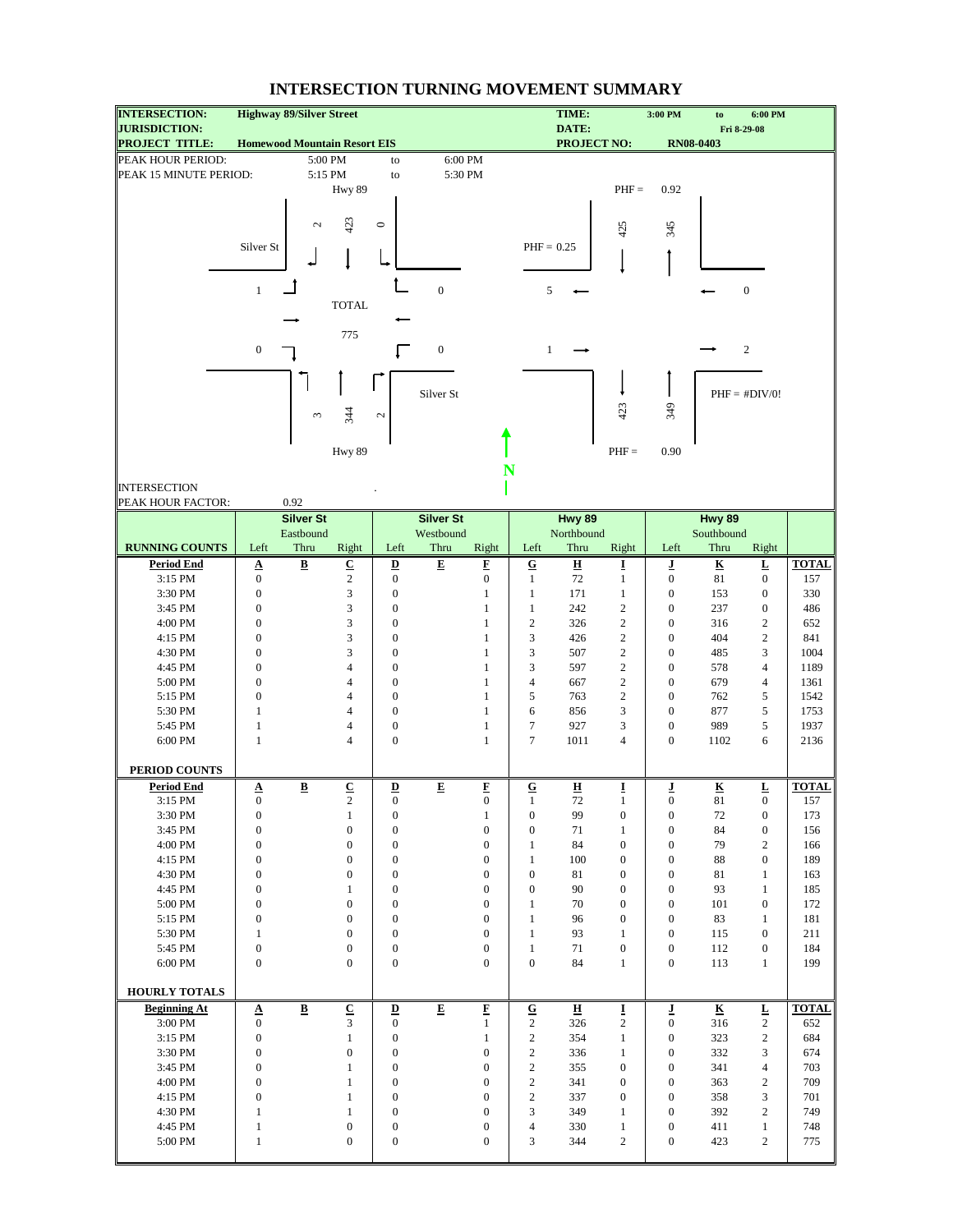| <b>INTERSECTION:</b>                          | <b>Highway 89/Homewood Driveway</b> |                         |                                          |                                     |                     |                   |                  | TIME:                         |                     | 3:00 PM                 | to                      | 6:00 PM           |                     |
|-----------------------------------------------|-------------------------------------|-------------------------|------------------------------------------|-------------------------------------|---------------------|-------------------|------------------|-------------------------------|---------------------|-------------------------|-------------------------|-------------------|---------------------|
| <b>JURISDICTION:</b><br><b>PROJECT TITLE:</b> | <b>Homewood Mountain Resort EIS</b> |                         |                                          |                                     |                     |                   |                  | DATE:<br><b>PROJECT NO:</b>   |                     |                         | <b>RN08-0403</b>        | Fri 9-5-08        |                     |
| PEAK HOUR PERIOD:                             |                                     |                         | 3:45 PM                                  | to                                  |                     | 4:45 PM           |                  |                               |                     |                         |                         |                   |                     |
| PEAK 15 MINUTE PERIOD:                        |                                     |                         | 4:30 PM                                  | to                                  |                     | 4:45 PM           |                  |                               |                     |                         |                         |                   |                     |
|                                               |                                     |                         | Hwy 89                                   |                                     |                     |                   |                  |                               | $PHF =$             | 0.77                    |                         |                   |                     |
|                                               |                                     |                         |                                          |                                     |                     |                   |                  |                               |                     |                         |                         |                   |                     |
|                                               |                                     |                         |                                          |                                     |                     |                   |                  |                               |                     |                         |                         |                   |                     |
|                                               |                                     | 5                       | 376                                      | $\mathfrak{S}$                      |                     |                   |                  |                               | 390                 | 377                     |                         |                   |                     |
|                                               | Homewood Dwy                        |                         |                                          |                                     |                     |                   | $PHF = 0.44$     |                               |                     |                         |                         |                   |                     |
|                                               |                                     |                         |                                          |                                     |                     |                   |                  |                               |                     |                         |                         |                   |                     |
|                                               |                                     |                         |                                          |                                     |                     |                   |                  |                               |                     |                         |                         |                   |                     |
|                                               | 3                                   |                         |                                          |                                     | 16                  |                   | 9                |                               |                     |                         |                         | 21                |                     |
|                                               |                                     |                         | <b>TOTAL</b>                             |                                     |                     |                   |                  |                               |                     |                         |                         |                   |                     |
|                                               |                                     |                         |                                          |                                     |                     |                   |                  |                               |                     |                         |                         |                   |                     |
|                                               |                                     |                         | 794                                      |                                     |                     |                   |                  |                               |                     |                         |                         |                   |                     |
|                                               | 4                                   |                         |                                          |                                     | $\sqrt{5}$          |                   | 7                |                               |                     |                         |                         | 23                |                     |
|                                               |                                     |                         |                                          |                                     |                     |                   |                  |                               |                     |                         |                         |                   |                     |
|                                               |                                     |                         |                                          |                                     | Homewood Dwy        |                   |                  |                               |                     |                         | $PHF = 0.53$            |                   |                     |
|                                               |                                     |                         |                                          |                                     |                     |                   |                  |                               | 385                 | 376                     |                         |                   |                     |
|                                               |                                     | 4                       | 358                                      | $\overline{4}$                      |                     |                   |                  |                               |                     |                         |                         |                   |                     |
|                                               |                                     |                         |                                          |                                     |                     |                   |                  |                               |                     |                         |                         |                   |                     |
|                                               |                                     |                         | Hwy 89                                   |                                     |                     |                   |                  |                               | $PHF =$             | 0.85                    |                         |                   |                     |
|                                               |                                     |                         |                                          |                                     |                     | N                 |                  |                               |                     |                         |                         |                   |                     |
| <b>INTERSECTION</b>                           |                                     |                         |                                          |                                     |                     |                   |                  |                               |                     |                         |                         |                   |                     |
| PEAK HOUR FACTOR:                             |                                     | 0.79                    |                                          |                                     |                     |                   |                  |                               |                     |                         |                         |                   |                     |
|                                               |                                     | <b>Homewood Dwy</b>     |                                          |                                     | <b>Homewood Dwy</b> |                   |                  | Hwy 89                        |                     |                         | Hwy 89                  |                   |                     |
|                                               |                                     | Eastbound               |                                          |                                     | Westbound           |                   |                  | Northbound                    |                     |                         | Southbound              |                   |                     |
| <b>RUNNING COUNTS</b>                         | Left                                | Thru                    | Right                                    | Left                                | Thru                | Right             | Left             | Thru                          | Right               | Left                    | Thru                    | Right             |                     |
| <b>Period End</b>                             | $\Delta$                            | $\overline{\mathbf{B}}$ | $\underline{\mathbf{C}}$                 | $\underline{\mathbf{D}}$            | $\overline{E}$      | E                 | $\overline{G}$   | $\overline{\mathbf{H}}$       | Ī                   | ī                       | $\overline{\mathbf{K}}$ | Ŀ                 | <b>TOTAL</b>        |
| 3:15 PM                                       | $\overline{0}$                      |                         | $\boldsymbol{0}$                         | $\boldsymbol{0}$                    |                     | $\boldsymbol{0}$  | 5                | 81                            | $\overline{c}$      | $\sqrt{2}$              | 88                      | $\boldsymbol{0}$  | 178                 |
| 3:30 PM                                       | $\boldsymbol{0}$                    |                         | $\boldsymbol{0}$                         | $\sqrt{2}$                          |                     | $\mathbf{1}$      | 8                | 156                           | 3                   | 3                       | 181                     | $\sqrt{2}$        | 356                 |
| 3:45 PM                                       | 1                                   |                         | $\mathbf{2}$                             | $\overline{c}$                      |                     | 3                 | 10               | 235                           | 6                   | 8                       | 276                     | $\mathfrak{2}$    | 545                 |
| 4:00 PM                                       | 1                                   |                         | $\overline{c}$                           | $\sqrt{2}$                          |                     | 6                 | 10               | 333                           | 9                   | 10                      | 365                     | $\overline{2}$    | 740                 |
| 4:15 PM                                       | 1                                   |                         | $\boldsymbol{2}$                         | 5                                   |                     | 10                | 11               | 408                           | 13                  | 12                      | 458                     | $\sqrt{5}$        | 925                 |
| 4:30 PM                                       | $\overline{c}$                      |                         | 5                                        | 5                                   |                     | 11                | 13               | 488                           | 15                  | 14                      | 531                     | 5                 | 1089                |
| 4:45 PM                                       | 4                                   |                         | 6                                        | $\overline{7}$                      |                     | 19                | 14               | 593                           | 20                  | 17                      | 652                     | $\tau$            | 1339                |
| 5:00 PM                                       | $\overline{4}$                      |                         | 8                                        | 8                                   |                     | 19                | 14               | 638                           | 21                  | 17                      | 713                     | 8                 | 1450                |
| 5:15 PM                                       | 6                                   |                         | 8                                        | 10                                  |                     | 22                | 15               | 726                           | 23                  | 19                      | 804                     | 10                | 1643                |
| 5:30 PM                                       | 6                                   |                         | 8                                        | 10                                  |                     | 23                | 15               | 805                           | 24                  | 20                      | 906                     | 10                | 1827                |
| 5:45 PM                                       | 6                                   |                         | 9                                        | 11                                  |                     | 25                | 16               | 863                           | 26                  | 20                      | 983                     | 11                | 1970                |
| 6:00 PM                                       | $\overline{7}$                      |                         | 9                                        | 12                                  |                     | 25                | 16               | 911                           | 27                  | 20                      | 1038                    | 12                | 2077                |
|                                               |                                     |                         |                                          |                                     |                     |                   |                  |                               |                     |                         |                         |                   |                     |
| PERIOD COUNTS                                 |                                     |                         |                                          |                                     |                     |                   |                  |                               |                     |                         |                         |                   |                     |
| <b>Period End</b><br>3:15 PM                  | $\Delta$<br>$\boldsymbol{0}$        | $\overline{\mathbf{B}}$ | $\underline{\mathbf{C}}$<br>$\mathbf{0}$ | $\overline{\mathbf{D}}$<br>$\bf{0}$ | E                   | F<br>$\mathbf{0}$ | ${\bf G}$<br>5   | $\overline{\mathbf{H}}$<br>81 | I<br>$\overline{c}$ | L<br>$\overline{c}$     | ${\bf K}$<br>88         | L<br>$\mathbf{0}$ | <b>TOTAL</b><br>178 |
| 3:30 PM                                       | $\boldsymbol{0}$                    |                         | $\boldsymbol{0}$                         | $\overline{2}$                      |                     | $\mathbf{1}$      | 3                | 75                            | $\mathbf{1}$        | $\mathbf{1}$            | 93                      | $\boldsymbol{2}$  | 178                 |
| 3:45 PM                                       | $\,1$                               |                         | $\sqrt{2}$                               | $\boldsymbol{0}$                    |                     | $\sqrt{2}$        | $\overline{c}$   | 79                            | 3                   | 5                       | 95                      | $\bf{0}$          | 189                 |
| 4:00 PM                                       | $\boldsymbol{0}$                    |                         | $\boldsymbol{0}$                         | $\boldsymbol{0}$                    |                     | 3                 | $\boldsymbol{0}$ | 98                            | 3                   | $\sqrt{2}$              | 89                      | $\boldsymbol{0}$  | 195                 |
| 4:15 PM                                       | $\boldsymbol{0}$                    |                         | $\boldsymbol{0}$                         | 3                                   |                     | $\overline{4}$    | $\mathbf{1}$     | 75                            | $\overline{4}$      | $\sqrt{2}$              | 93                      | 3                 | 185                 |
| 4:30 PM                                       | $\mathbf{1}$                        |                         | 3                                        | $\boldsymbol{0}$                    |                     | $\mathbf{1}$      | $\overline{c}$   | 80                            | $\overline{c}$      | $\sqrt{2}$              | 73                      | $\boldsymbol{0}$  | 164                 |
| 4:45 PM                                       | $\overline{2}$                      |                         | $\mathbf{1}$                             | $\overline{2}$                      |                     | 8                 | $\mathbf{1}$     | 105                           | 5                   | 3                       | 121                     | $\sqrt{2}$        | 250                 |
| 5:00 PM                                       | $\boldsymbol{0}$                    |                         | $\overline{2}$                           | $\mathbf{1}$                        |                     | $\mathbf{0}$      | $\boldsymbol{0}$ | 45                            | $\mathbf{1}$        | $\boldsymbol{0}$        | 61                      | $\mathbf{1}$      | 111                 |
| 5:15 PM                                       | $\overline{2}$                      |                         | $\boldsymbol{0}$                         | $\overline{2}$                      |                     | 3                 | $\mathbf{1}$     | 88                            | $\mathfrak{2}$      | $\sqrt{2}$              | 91                      | $\sqrt{2}$        | 193                 |
| 5:30 PM                                       | $\boldsymbol{0}$                    |                         | $\boldsymbol{0}$                         | $\boldsymbol{0}$                    |                     | $\mathbf{1}$      | $\boldsymbol{0}$ | 79                            | $\mathbf{1}$        | $\mathbf{1}$            | 102                     | $\bf{0}$          | 184                 |
| 5:45 PM                                       | $\boldsymbol{0}$                    |                         | $\mathbf{1}$                             | $\mathbf{1}$                        |                     | $\overline{2}$    | $\mathbf{1}$     | 58                            | $\overline{c}$      | $\boldsymbol{0}$        | 77                      | $\mathbf{1}$      | 143                 |
| 6:00 PM                                       | $\mathbf{1}$                        |                         | $\boldsymbol{0}$                         | $\mathbf{1}$                        |                     | $\mathbf{0}$      | $\boldsymbol{0}$ | 48                            | $\mathbf{1}$        | $\boldsymbol{0}$        | 55                      | $\mathbf{1}$      | 107                 |
|                                               |                                     |                         |                                          |                                     |                     |                   |                  |                               |                     |                         |                         |                   |                     |
| <b>HOURLY TOTALS</b>                          |                                     |                         |                                          |                                     |                     |                   |                  |                               |                     |                         |                         |                   |                     |
| <b>Beginning At</b>                           | Δ                                   | $\overline{\mathbf{B}}$ | $\underline{\mathbf{C}}$                 | $\overline{\mathbf{D}}$             | E                   | E                 | ${\bf G}$        | н                             | Ī                   | $\overline{\mathbf{I}}$ | $\overline{\mathbf{K}}$ | L                 | <b>TOTAL</b>        |
| 3:00 PM                                       | $\mathbf{1}$                        |                         | $\overline{c}$                           | $\overline{c}$                      |                     | 6                 | 10               | 333                           | 9                   | 10                      | 365                     | $\overline{2}$    | 740                 |
| 3:15 PM                                       | $\mathbf{1}$                        |                         | $\sqrt{2}$                               | $\sqrt{5}$                          |                     | 10                | 6                | 327                           | 11                  | 10                      | 370                     | 5                 | 747                 |
| 3:30 PM                                       | $\sqrt{2}$                          |                         | 5                                        | 3                                   |                     | 10                | 5                | 332                           | 12                  | 11                      | 350                     | 3                 | 733                 |
| 3:45 PM                                       | 3                                   |                         | $\overline{4}$                           | 5                                   |                     | 16                | 4                | 358                           | 14                  | 9                       | 376                     | 5                 | 794                 |
| 4:00 PM                                       | 3                                   |                         | 6                                        | 6                                   |                     | 13                | $\overline{4}$   | 305                           | 12                  | $\tau$                  | 348                     | 6                 | 710                 |
| 4:15 PM                                       | 5                                   |                         | 6                                        | $\sqrt{5}$                          |                     | 12                | 4                | 318                           | 10                  | 7                       | 346                     | $\sqrt{5}$        | 718                 |
| 4:30 PM                                       | $\overline{4}$                      |                         | 3                                        | 5                                   |                     | 12                | $\overline{c}$   | 317                           | 9                   | 6                       | 375                     | 5                 | 738                 |
| 4:45 PM                                       | $\sqrt{2}$                          |                         | 3                                        | $\overline{4}$                      |                     | 6                 | $\sqrt{2}$       | 270                           | 6                   | 3                       | 331                     | $\overline{4}$    | 631                 |
| 5:00 PM                                       | 3                                   |                         | $\mathbf{1}$                             | $\overline{4}$                      |                     | 6                 | $\overline{c}$   | 273                           | 6                   | 3                       | 325                     | 4                 | 627                 |
|                                               |                                     |                         |                                          |                                     |                     |                   |                  |                               |                     |                         |                         |                   |                     |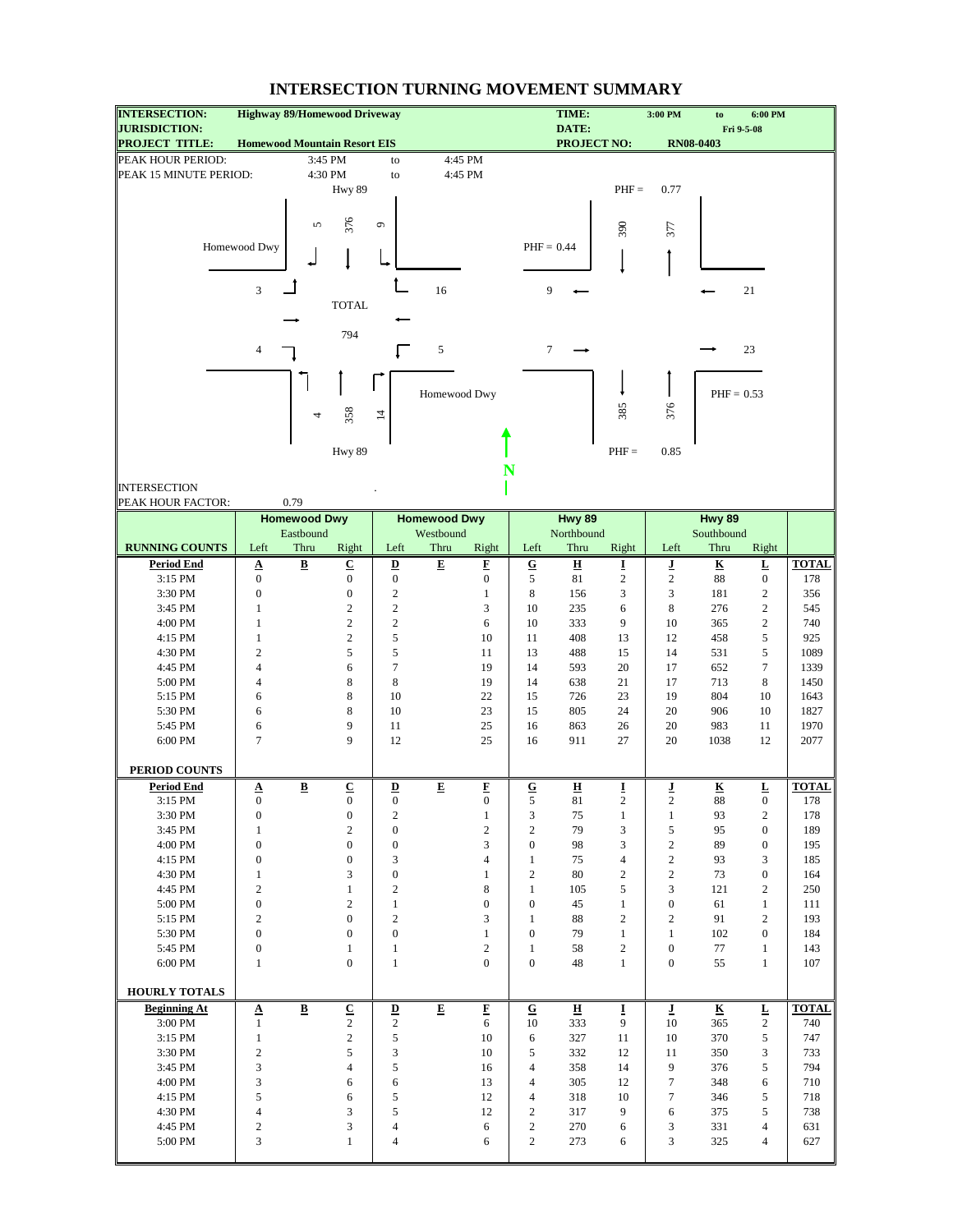| <b>INTERSECTION:</b>                          | <b>Highway 89/Fawn Street</b>                |                          |                                |                                              |                |                                  |                                  | TIME:                         |                                      | 3:00 PM                              | to                            | 6:00 PM                          |              |
|-----------------------------------------------|----------------------------------------------|--------------------------|--------------------------------|----------------------------------------------|----------------|----------------------------------|----------------------------------|-------------------------------|--------------------------------------|--------------------------------------|-------------------------------|----------------------------------|--------------|
| <b>JURISDICTION:</b><br><b>PROJECT TITLE:</b> | <b>Homewood Mountain Resort EIS</b>          |                          |                                |                                              |                |                                  |                                  | DATE:<br><b>PROJECT NO:</b>   |                                      |                                      | <b>RN08-0403</b>              | Fri 8-29-08                      |              |
| PEAK HOUR PERIOD:                             |                                              |                          | 4:30 PM                        | to                                           |                | 5:30 PM                          |                                  |                               |                                      |                                      |                               |                                  |              |
| PEAK 15 MINUTE PERIOD:                        |                                              |                          | 5:15 PM                        | to                                           |                | 5:30 PM                          |                                  |                               |                                      |                                      |                               |                                  |              |
|                                               |                                              |                          | Hwy 89                         |                                              |                |                                  |                                  |                               | $PHF =$                              | 0.83                                 |                               |                                  |              |
|                                               |                                              |                          |                                |                                              |                |                                  |                                  |                               |                                      |                                      |                               |                                  |              |
|                                               |                                              | 4                        | 420                            | $\sim$                                       |                |                                  |                                  |                               |                                      |                                      |                               |                                  |              |
|                                               |                                              |                          |                                |                                              |                |                                  |                                  |                               | 427                                  | 360                                  |                               |                                  |              |
|                                               | Fawn St                                      |                          |                                |                                              |                |                                  | $PHF = 0.60$                     |                               |                                      |                                      |                               |                                  |              |
|                                               |                                              |                          |                                |                                              |                |                                  |                                  |                               |                                      |                                      |                               |                                  |              |
|                                               | $\overline{7}$                               |                          |                                |                                              | 6              |                                  | 4                                |                               |                                      |                                      |                               | 9                                |              |
|                                               |                                              |                          | <b>TOTAL</b>                   |                                              |                |                                  |                                  |                               |                                      |                                      |                               |                                  |              |
|                                               |                                              |                          |                                |                                              |                |                                  |                                  |                               |                                      |                                      |                               |                                  |              |
|                                               |                                              |                          | 796                            |                                              |                |                                  |                                  |                               |                                      |                                      |                               |                                  |              |
|                                               | 5                                            |                          |                                |                                              | 3              |                                  | 12                               |                               |                                      |                                      |                               | $\overline{4}$                   |              |
|                                               |                                              |                          |                                |                                              |                |                                  |                                  |                               |                                      |                                      |                               |                                  |              |
|                                               |                                              |                          |                                |                                              |                |                                  |                                  |                               |                                      |                                      |                               |                                  |              |
|                                               |                                              |                          |                                |                                              | Marina         |                                  |                                  |                               |                                      |                                      | $PHF = 0.56$                  |                                  |              |
|                                               |                                              | $\circ$                  | 347                            |                                              |                |                                  |                                  |                               | 428                                  | 348                                  |                               |                                  |              |
|                                               |                                              |                          |                                |                                              |                |                                  |                                  |                               |                                      |                                      |                               |                                  |              |
|                                               |                                              |                          | Hwy 89                         |                                              |                |                                  |                                  |                               | $PHF =$                              | 0.84                                 |                               |                                  |              |
|                                               |                                              |                          |                                |                                              |                |                                  | N                                |                               |                                      |                                      |                               |                                  |              |
| <b>INTERSECTION</b>                           |                                              |                          |                                |                                              |                |                                  |                                  |                               |                                      |                                      |                               |                                  |              |
| PEAK HOUR FACTOR:                             |                                              | 0.91                     |                                |                                              |                |                                  |                                  |                               |                                      |                                      |                               |                                  |              |
|                                               |                                              | <b>Fawn St</b>           |                                |                                              | <b>Marina</b>  |                                  |                                  | Hwy 89                        |                                      |                                      | Hwy 89                        |                                  |              |
|                                               |                                              | Eastbound                |                                |                                              | Westbound      |                                  |                                  | Northbound                    |                                      |                                      | Southbound                    |                                  |              |
| <b>RUNNING COUNTS</b>                         | Left                                         | Thru                     | Right                          | Left                                         | Thru           | Right                            | Left                             | Thru                          | Right                                | Left                                 | Thru                          | Right                            |              |
| <b>Period End</b>                             | $\Delta$                                     | $\underline{\mathbf{B}}$ | $\underline{\mathbf{C}}$       | $\underline{\mathbf{D}}$                     | $\overline{E}$ | E                                | $\overline{\mathbf{G}}$          | $\underline{\mathbf{H}}$      | Ī                                    | ı                                    | $\underline{\mathbf{K}}$      | $\underline{\mathbf{L}}$         | <b>TOTAL</b> |
| 3:15 PM                                       | $\boldsymbol{0}$                             |                          | $\boldsymbol{0}$               | $\boldsymbol{0}$                             |                | $\mathbf{1}$                     | $\sqrt{2}$                       | 78                            | $\boldsymbol{0}$                     | $\boldsymbol{0}$                     | 88                            | $\boldsymbol{0}$                 | 169          |
| 3:30 PM                                       | $\mathbf{1}$                                 |                          | 1                              | $\mathbf{1}$                                 |                | $\overline{4}$                   | 3<br>$\overline{4}$              | 176                           | $\mathbf{1}$<br>3                    | $\boldsymbol{0}$                     | 165                           | $\mathbf{1}$                     | 353          |
| 3:45 PM<br>4:00 PM                            | $\mathbf{1}$<br>3                            |                          | $\mathbf{1}$<br>$\mathbf{1}$   | 3<br>5                                       |                | $\overline{4}$<br>5              | $\overline{4}$                   | 256<br>338                    | 3                                    | $\boldsymbol{0}$<br>$\boldsymbol{0}$ | 259<br>349                    | $\mathbf{1}$<br>3                | 532<br>711   |
| 4:15 PM                                       | $\overline{4}$                               |                          | $\sqrt{2}$                     | 5                                            |                | 6                                | 6                                | 429                           | 3                                    | $\mathbf{1}$                         | 428                           | $\sqrt{5}$                       | 889          |
| 4:30 PM                                       | 5                                            |                          | 3                              | 5                                            |                | $\tau$                           | $\tau$                           | 514                           | 3                                    | $\mathbf{1}$                         | 527                           | 6                                | 1078         |
| 4:45 PM                                       | 5                                            |                          | 5                              | 6                                            |                | 8                                | $\tau$                           | 604                           | 3                                    | $\boldsymbol{2}$                     | 614                           | 8                                | 1262         |
| 5:00 PM                                       | 5                                            |                          | $\tau$                         | 8                                            |                | 10                               | $\boldsymbol{7}$                 | 676                           | $\overline{4}$                       | 3                                    | 719                           | 9                                | 1448         |
| 5:15 PM                                       | $\,$ 8 $\,$                                  |                          | $\tau$                         | 8                                            |                | 11                               | $\tau$                           | 779                           | $\overline{4}$                       | 3                                    | 819                           | 10                               | 1656         |
| 5:30 PM                                       | 12                                           |                          | 8                              | 8                                            |                | 13                               | $\tau$                           | 861                           | $\overline{4}$                       | $\overline{4}$                       | 947                           | 10                               | 1874         |
| 5:45 PM                                       | 15                                           |                          | 8                              | 8                                            |                | 15                               | $\tau$                           | 923                           | $\overline{4}$                       | 5                                    | 1047                          | 11                               | 2043         |
| 6:00 PM                                       | 15                                           |                          | 8                              | 8                                            |                | 15                               | $\tau$                           | 960                           | $\overline{4}$                       | 6                                    | 1096                          | 11                               | 2130         |
| PERIOD COUNTS                                 |                                              |                          |                                |                                              |                |                                  |                                  |                               |                                      |                                      |                               |                                  |              |
| <b>Period End</b>                             |                                              |                          | $\underline{\mathbf{C}}$       |                                              | $\mathbf E$    | $\mathbf F$                      |                                  |                               |                                      |                                      |                               |                                  | <b>TOTAL</b> |
| 3:15 PM                                       | $\underline{\mathbf{A}}$<br>$\boldsymbol{0}$ | $\, {\bf B} \,$          | $\boldsymbol{0}$               | $\underline{\mathbf{D}}$<br>$\boldsymbol{0}$ |                | $\mathbf{1}$                     | ${\bf G}$<br>$\overline{c}$      | $\overline{\mathbf{H}}$<br>78 | I<br>$\boldsymbol{0}$                | ſ<br>$\boldsymbol{0}$                | $\overline{\textbf{K}}$<br>88 | L<br>$\boldsymbol{0}$            | 169          |
| 3:30 PM                                       | $\mathbf{1}$                                 |                          | $\mathbf{1}$                   | $\mathbf{1}$                                 |                | 3                                | $\mathbf{1}$                     | 98                            | $\mathbf{1}$                         | $\boldsymbol{0}$                     | 77                            | $\mathbf{1}$                     | 184          |
| 3:45 PM                                       | $\boldsymbol{0}$                             |                          | $\boldsymbol{0}$               | $\boldsymbol{2}$                             |                | $\boldsymbol{0}$                 | $\mathbf{1}$                     | 80                            | $\mathfrak{2}$                       | $\boldsymbol{0}$                     | 94                            | $\boldsymbol{0}$                 | 179          |
| 4:00 PM                                       | $\overline{c}$                               |                          | $\boldsymbol{0}$               | $\overline{c}$                               |                | $\mathbf{1}$                     | $\boldsymbol{0}$                 | 82                            | $\boldsymbol{0}$                     | $\boldsymbol{0}$                     | 90                            | $\overline{2}$                   | 179          |
| 4:15 PM                                       | $\mathbf{1}$                                 |                          | $\mathbf{1}$                   | $\boldsymbol{0}$                             |                | $\mathbf{1}$                     | $\overline{c}$                   | 91                            | $\boldsymbol{0}$                     | $\mathbf{1}$                         | 79                            | $\overline{2}$                   | 178          |
| 4:30 PM                                       | $\mathbf{1}$                                 |                          | $\mathbf{1}$                   | $\boldsymbol{0}$                             |                | $\mathbf{1}$                     | $\mathbf{1}$                     | 85                            | $\boldsymbol{0}$                     | $\boldsymbol{0}$                     | 99                            | $\mathbf{1}$                     | 189          |
| 4:45 PM                                       | $\boldsymbol{0}$                             |                          | $\sqrt{2}$                     | $\mathbf{1}$                                 |                | $\mathbf{1}$                     | $\mathbf{0}$                     | 90                            | $\mathbf{0}$                         | $\mathbf{1}$                         | 87                            | $\overline{2}$                   | 184          |
| 5:00 PM                                       | $\boldsymbol{0}$<br>3                        |                          | $\sqrt{2}$<br>$\boldsymbol{0}$ | $\overline{c}$<br>$\boldsymbol{0}$           |                | $\overline{c}$                   | $\boldsymbol{0}$                 | 72                            | $\mathbf{1}$                         | $\mathbf{1}$                         | 105                           | $\mathbf{1}$                     | 186          |
| 5:15 PM<br>5:30 PM                            | $\overline{4}$                               |                          | $\mathbf{1}$                   | $\boldsymbol{0}$                             |                | $\mathbf{1}$<br>$\boldsymbol{2}$ | $\boldsymbol{0}$<br>$\mathbf{0}$ | 103<br>82                     | $\boldsymbol{0}$<br>$\boldsymbol{0}$ | $\boldsymbol{0}$<br>$\mathbf{1}$     | 100<br>128                    | $\mathbf{1}$<br>$\boldsymbol{0}$ | 208<br>218   |
| 5:45 PM                                       | 3                                            |                          | $\boldsymbol{0}$               | $\boldsymbol{0}$                             |                | $\overline{c}$                   | $\boldsymbol{0}$                 | 62                            | $\boldsymbol{0}$                     | $\mathbf{1}$                         | 100                           | $\mathbf{1}$                     | 169          |
| 6:00 PM                                       | $\boldsymbol{0}$                             |                          | $\boldsymbol{0}$               | $\boldsymbol{0}$                             |                | $\mathbf{0}$                     | $\boldsymbol{0}$                 | 37                            | $\boldsymbol{0}$                     | $\mathbf{1}$                         | 49                            | $\boldsymbol{0}$                 | 87           |
|                                               |                                              |                          |                                |                                              |                |                                  |                                  |                               |                                      |                                      |                               |                                  |              |
| HOURLY TOTALS                                 |                                              |                          |                                |                                              |                |                                  |                                  |                               |                                      |                                      |                               |                                  |              |
| <b>Beginning At</b>                           | $\Delta$                                     | $\underline{\mathbf{B}}$ | $\overline{\mathbf{C}}$        | $\underline{\mathbf{D}}$                     | $\mathbf E$    | $\overline{\mathbf{F}}$          | $\mathbf G$                      | $\overline{\mathbf{H}}$       | I                                    | ī                                    | $\overline{\textbf{K}}$       | $\overline{\mathbf{L}}$          | <b>TOTAL</b> |
| 3:00 PM                                       | 3                                            |                          | $\mathbf{1}$                   | 5                                            |                | 5                                | $\overline{4}$                   | 338                           | 3                                    | $\boldsymbol{0}$                     | 349                           | 3                                | 711          |
| 3:15 PM                                       | $\overline{4}$                               |                          | $\sqrt{2}$                     | 5                                            |                | 5                                | $\overline{4}$                   | 351                           | 3                                    | $\mathbf{1}$                         | 340                           | 5                                | 720          |
| 3:30 PM                                       | $\overline{4}$                               |                          | $\sqrt{2}$                     | $\overline{4}$                               |                | 3                                | $\overline{4}$                   | 338                           | $\mathfrak{2}$                       | $\mathbf{1}$                         | 362                           | 5                                | 725          |
| 3:45 PM<br>4:00 PM                            | 4<br>$\overline{c}$                          |                          | $\overline{4}$<br>6            | 3<br>3                                       |                | $\overline{4}$<br>5              | 3<br>3                           | 348<br>338                    | $\bf{0}$<br>$\mathbf{1}$             | $\boldsymbol{2}$<br>3                | 355<br>370                    | $\tau$<br>6                      | 730<br>737   |
| 4:15 PM                                       | $\overline{4}$                               |                          | $\sqrt{5}$                     | 3                                            |                | 5                                | $\mathbf{1}$                     | 350                           | $\mathbf{1}$                         | $\boldsymbol{2}$                     | 391                           | 5                                | 767          |
| 4:30 PM                                       | $\tau$                                       |                          | 5                              | 3                                            |                | 6                                | $\boldsymbol{0}$                 | 347                           | $\mathbf{1}$                         | 3                                    | 420                           | $\overline{4}$                   | 796          |
| 4:45 PM                                       | 10                                           |                          | 3                              | $\boldsymbol{2}$                             |                | $\tau$                           | $\boldsymbol{0}$                 | 319                           | $\mathbf{1}$                         | 3                                    | 433                           | 3                                | 781          |
| 5:00 PM                                       | 10                                           |                          | $\mathbf{1}$                   | $\boldsymbol{0}$                             |                | 5                                | $\boldsymbol{0}$                 | 284                           | $\bf{0}$                             | 3                                    | 377                           | $\overline{c}$                   | 682          |
|                                               |                                              |                          |                                |                                              |                |                                  |                                  |                               |                                      |                                      |                               |                                  |              |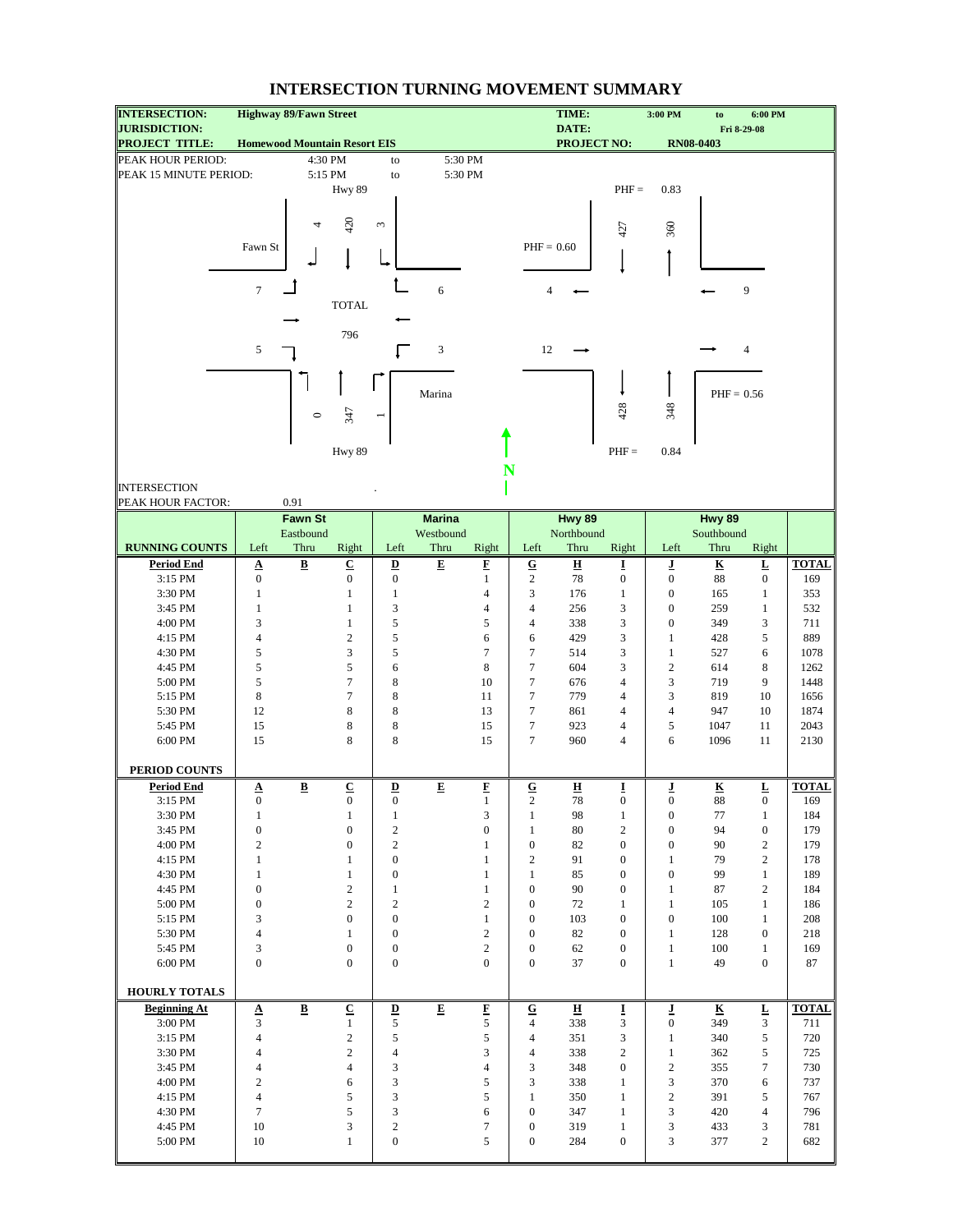| <b>INTERSECTION:</b>                          | Highway 89/Ski Bowl Way |                          |                                     |                         |                         |                         |                         | TIME:                       |         | 3:00 PM                 | to                      | 6:00 PM                  |              |
|-----------------------------------------------|-------------------------|--------------------------|-------------------------------------|-------------------------|-------------------------|-------------------------|-------------------------|-----------------------------|---------|-------------------------|-------------------------|--------------------------|--------------|
| <b>JURISDICTION:</b><br><b>PROJECT TITLE:</b> |                         |                          | <b>Homewood Mountain Resort EIS</b> |                         |                         |                         |                         | DATE:<br><b>PROJECT NO:</b> |         |                         | RN08-0403               | Fri 9-5-08               |              |
| PEAK HOUR PERIOD:                             |                         |                          | 4:15 PM                             | to                      |                         | 5:15 PM                 |                         |                             |         |                         |                         |                          |              |
| PEAK 15 MINUTE PERIOD:                        |                         |                          | 5:00 PM                             | to                      | 5:15 PM                 |                         |                         |                             |         |                         |                         |                          |              |
|                                               |                         |                          | Hwy 89                              |                         |                         |                         |                         |                             | $PHF =$ | 0.86                    |                         |                          |              |
|                                               |                         |                          |                                     |                         |                         |                         |                         |                             |         |                         |                         |                          |              |
|                                               |                         |                          |                                     |                         |                         |                         |                         |                             |         |                         |                         |                          |              |
|                                               |                         | $\mathcal{E}$            | 557                                 |                         |                         |                         |                         |                             | 596     | 571                     |                         |                          |              |
|                                               | Ski Bowl Way            |                          |                                     |                         |                         |                         | $PHF = 0.69$            |                             |         |                         |                         |                          |              |
|                                               |                         |                          |                                     |                         |                         |                         |                         |                             |         |                         |                         |                          |              |
|                                               |                         |                          |                                     |                         |                         |                         |                         |                             |         |                         |                         |                          |              |
|                                               | 42                      |                          |                                     |                         |                         |                         | 50                      |                             |         |                         |                         | $\boldsymbol{0}$         |              |
|                                               |                         |                          | <b>TOTAL</b>                        |                         |                         |                         |                         |                             |         |                         |                         |                          |              |
|                                               |                         |                          |                                     |                         |                         |                         |                         |                             |         |                         |                         |                          |              |
|                                               | 19                      |                          | 1,197                               |                         |                         |                         |                         |                             |         |                         |                         | $\boldsymbol{0}$         |              |
|                                               |                         |                          |                                     |                         |                         |                         | 61                      |                             |         |                         |                         |                          |              |
|                                               |                         |                          |                                     |                         |                         |                         |                         |                             |         |                         |                         |                          |              |
|                                               |                         |                          |                                     |                         | $\boldsymbol{0}$        |                         |                         |                             |         |                         |                         | $PHF = #DIV/0!$          |              |
|                                               |                         |                          |                                     |                         |                         |                         |                         |                             | 576     | 540                     |                         |                          |              |
|                                               |                         | $\equiv$                 | 529                                 |                         |                         |                         |                         |                             |         |                         |                         |                          |              |
|                                               |                         |                          |                                     |                         |                         |                         |                         |                             |         |                         |                         |                          |              |
|                                               |                         |                          | Hwy 89                              |                         |                         |                         |                         |                             | $PHF =$ | 0.80                    |                         |                          |              |
|                                               |                         |                          |                                     |                         |                         | N                       |                         |                             |         |                         |                         |                          |              |
| <b>INTERSECTION</b>                           |                         |                          |                                     |                         |                         |                         |                         |                             |         |                         |                         |                          |              |
| PEAK HOUR FACTOR:                             |                         | 0.90                     |                                     |                         |                         |                         |                         |                             |         |                         |                         |                          |              |
|                                               |                         | <b>Ski Bowl Way</b>      |                                     |                         |                         |                         |                         | Hwy 89                      |         |                         | Hwy 89                  |                          |              |
|                                               |                         | Eastbound                |                                     |                         | Westbound               |                         |                         | Northbound                  |         |                         | Southbound              |                          |              |
| <b>RUNNING COUNTS</b>                         | Left                    | Thru                     | Right                               | Left                    | Thru                    | Right                   | Left                    | Thru                        | Right   | Left                    | Thru                    | Right                    |              |
| <b>Period End</b>                             |                         | $\overline{\mathbf{B}}$  | $\overline{C}$                      | $\overline{\mathbf{D}}$ | $\overline{\mathbf{E}}$ | $\mathbf{F}$            | $\overline{\mathbf{G}}$ | $\overline{\mathbf{H}}$     | Ī       | ī                       | $\overline{\mathbf{K}}$ | $\underline{\mathbf{L}}$ | <b>TOTAL</b> |
| 3:15 PM                                       | $\frac{A}{5}$           |                          | $\mathbf{1}$                        |                         |                         |                         | $\boldsymbol{0}$        | 74                          |         |                         | 66                      | 9                        | 155          |
| 3:30 PM                                       | 10                      |                          | $\sqrt{5}$                          |                         |                         |                         | $\mathbf{1}$            | 169                         |         |                         | 142                     | 17                       | 344          |
| 3:45 PM                                       | 18                      |                          | 6                                   |                         |                         |                         | 3                       | 276                         |         |                         | 271                     | 24                       | 598          |
| 4:00 PM                                       | 27                      |                          | $\tau$                              |                         |                         |                         | $\overline{4}$          | 344                         |         |                         | 363                     | 34                       | 779          |
| 4:15 PM                                       | 34                      |                          | 8                                   |                         |                         |                         | $\overline{4}$          | 481                         |         |                         | 501                     | 48                       | 1076         |
| 4:30 PM                                       | 49                      |                          | 15                                  |                         |                         |                         | 6                       | 602                         |         |                         | 636                     | 63                       | 1371         |
| 4:45 PM                                       | 56                      |                          | 19                                  |                         |                         |                         | $\tau$                  | 711                         |         |                         | 756                     | 72                       | 1621         |
| 5:00 PM                                       | 61                      |                          | 24                                  |                         |                         |                         | 10                      | 846                         |         |                         | 917                     | 84                       | 1942         |
| 5:15 PM<br>5:30 PM                            | 76<br>83                |                          | 27<br>33                            |                         |                         |                         | 15<br>17                | 1010<br>1135                |         |                         | 1058<br>1140            | 87<br>91                 | 2273<br>2499 |
| 5:45 PM                                       | 88                      |                          | 40                                  |                         |                         |                         | 17                      | 1250                        |         |                         | 1217                    | 99                       | 2711         |
| 6:00 PM                                       | 95                      |                          | 42                                  |                         |                         |                         | 18                      | 1346                        |         |                         | 1331                    | 111                      | 2943         |
|                                               |                         |                          |                                     |                         |                         |                         |                         |                             |         |                         |                         |                          |              |
| PERIOD COUNTS                                 |                         |                          |                                     |                         |                         |                         |                         |                             |         |                         |                         |                          |              |
| <b>Period End</b>                             | $\Delta$                | $\underline{\mathbf{B}}$ | ${\bf C}$                           | $\mathbf{D}$            | E                       | F                       | ${\bf G}$               | $\overline{\mathbf{H}}$     | I       | $\overline{\mathbf{J}}$ | $\overline{\textbf{K}}$ | L                        | <b>TOTAL</b> |
| 3:15 PM                                       | $\sqrt{5}$              |                          | 1                                   |                         |                         |                         | $\mathbf{0}$            | 74                          |         |                         | 66                      | 9                        | 155          |
| 3:30 PM                                       | 5                       |                          | 4                                   |                         |                         |                         | $\mathbf{1}$            | 95                          |         |                         | 76                      | $\,8\,$                  | 189          |
| 3:45 PM                                       | 8                       |                          | $\mathbf{1}$                        |                         |                         |                         | $\sqrt{2}$              | 107                         |         |                         | 129                     | $\tau$                   | 254          |
| 4:00 PM                                       | 9                       |                          | $\mathbf{1}$                        |                         |                         |                         | $\mathbf{1}$            | 68                          |         |                         | 92                      | 10                       | 181          |
| 4:15 PM                                       | $\tau$                  |                          | $\,1$                               |                         |                         |                         | $\boldsymbol{0}$        | 137                         |         |                         | 138                     | 14                       | 297          |
| 4:30 PM                                       | 15                      |                          | $\tau$                              |                         |                         |                         | $\sqrt{2}$              | 121                         |         |                         | 135                     | 15                       | 295          |
| 4:45 PM                                       | $\tau$                  |                          | $\overline{4}$                      |                         |                         |                         | $\mathbf{1}$            | 109                         |         |                         | 120                     | 9                        | 250          |
| 5:00 PM                                       | $\sqrt{5}$              |                          | $\sqrt{5}$                          |                         |                         |                         | 3                       | 135                         |         |                         | 161                     | 12                       | 321          |
| 5:15 PM                                       | 15                      |                          | $\ensuremath{\mathfrak{Z}}$         |                         |                         |                         | 5                       | 164                         |         |                         | 141                     | 3                        | 331          |
| 5:30 PM                                       | $\tau$                  |                          | 6                                   |                         |                         |                         | $\overline{c}$          | 125                         |         |                         | 82                      | $\overline{4}$           | 226          |
| 5:45 PM                                       | 5                       |                          | $\boldsymbol{7}$                    |                         |                         |                         | $\boldsymbol{0}$        | 115                         |         |                         | 77                      | 8                        | 212          |
| 6:00 PM                                       | $\tau$                  |                          | $\overline{c}$                      |                         |                         |                         | $\mathbf{1}$            | 96                          |         |                         | 114                     | 12                       | 232          |
| <b>HOURLY TOTALS</b>                          |                         |                          |                                     |                         |                         |                         |                         |                             |         |                         |                         |                          |              |
| <b>Beginning At</b>                           |                         | $\underline{\mathbf{B}}$ | $\overline{\mathbf{C}}$             | $\overline{\mathbf{D}}$ | $\overline{\mathbf{E}}$ | $\overline{\mathbf{F}}$ | ${\bf G}$               | н                           | I       | $\bf J$                 | $\overline{\textbf{K}}$ | $\overline{\mathbf{r}}$  | <b>TOTAL</b> |
| 3:00 PM                                       | $\pmb{\Delta}$<br>27    |                          | $\tau$                              |                         |                         |                         | 4                       | 344                         |         |                         | 363                     | 34                       | 779          |
| 3:15 PM                                       | 29                      |                          | $\tau$                              |                         |                         |                         | $\overline{4}$          | 407                         |         |                         | 435                     | 39                       | 921          |
| 3:30 PM                                       | 39                      |                          | 10                                  |                         |                         |                         | 5                       | 433                         |         |                         | 494                     | 46                       | 1027         |
| 3:45 PM                                       | 38                      |                          | 13                                  |                         |                         |                         | $\overline{4}$          | 435                         |         |                         | 485                     | 48                       | 1023         |
| 4:00 PM                                       | 34                      |                          | 17                                  |                         |                         |                         | 6                       | 502                         |         |                         | 554                     | 50                       | 1163         |
| 4:15 PM                                       | 42                      |                          | 19                                  |                         |                         |                         | 11                      | 529                         |         |                         | 557                     | 39                       | 1197         |
| 4:30 PM                                       | 34                      |                          | 18                                  |                         |                         |                         | 11                      | 533                         |         |                         | 504                     | 28                       | 1128         |
| 4:45 PM                                       | 32                      |                          | 21                                  |                         |                         |                         | 10                      | 539                         |         |                         | 461                     | 27                       | 1090         |
| 5:00 PM                                       | 34                      |                          | 18                                  |                         |                         |                         | 8                       | 500                         |         |                         | 414                     | 27                       | 1001         |
|                                               |                         |                          |                                     |                         |                         |                         |                         |                             |         |                         |                         |                          |              |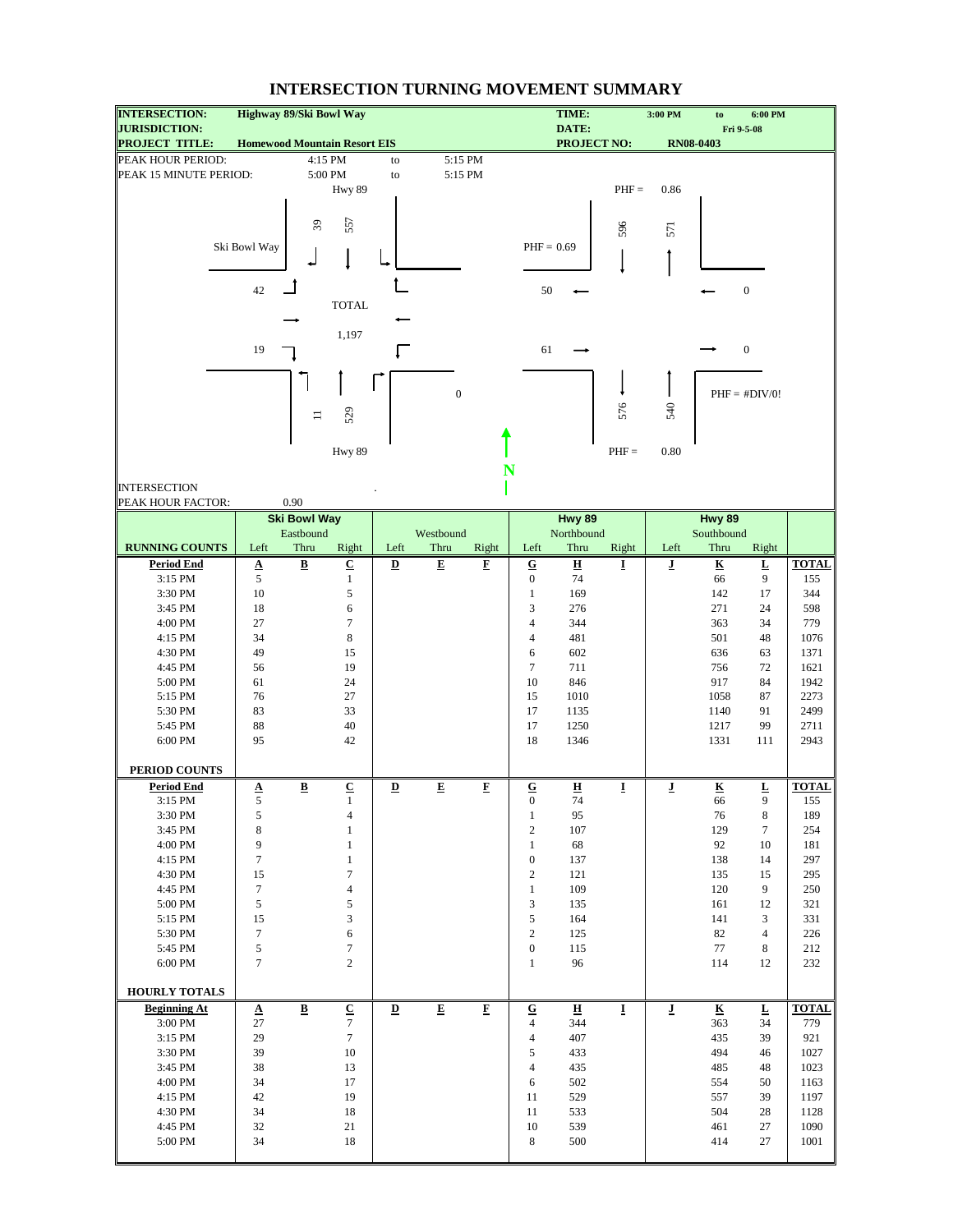| <b>INTERSECTION:</b><br><b>JURISDICTION:</b> | <b>Highway 89/Elm Sreet</b>         |                          |                             |                          |                         |                    |                  | TIME:<br>DATE:          |         | 3:00 PM                 | to                      | 6:00 PM                  |              |
|----------------------------------------------|-------------------------------------|--------------------------|-----------------------------|--------------------------|-------------------------|--------------------|------------------|-------------------------|---------|-------------------------|-------------------------|--------------------------|--------------|
| <b>PROJECT TITLE:</b>                        | <b>Homewood Mountain Resort EIS</b> |                          |                             |                          |                         |                    |                  | <b>PROJECT NO:</b>      |         |                         | <b>RN08-0403</b>        | Fri 8-22-08              |              |
| PEAK HOUR PERIOD:                            |                                     |                          | 5:00 PM                     | to                       |                         | 6:00 PM            |                  |                         |         |                         |                         |                          |              |
| PEAK 15 MINUTE PERIOD:                       |                                     |                          | 5:00 PM                     | ${\rm to}$               |                         | 5:15 PM            |                  |                         |         |                         |                         |                          |              |
|                                              |                                     |                          | Hwy 89                      |                          |                         |                    |                  |                         | $PHF =$ | 0.90                    |                         |                          |              |
|                                              |                                     |                          |                             |                          |                         |                    |                  |                         |         |                         |                         |                          |              |
|                                              |                                     | 57                       | 232                         |                          |                         |                    |                  |                         |         |                         |                         |                          |              |
|                                              |                                     |                          |                             |                          |                         |                    |                  |                         | 269     | 258                     |                         |                          |              |
|                                              | Elm St                              |                          |                             |                          |                         |                    | $PHF = 0.77$     |                         |         |                         |                         |                          |              |
|                                              |                                     |                          |                             |                          |                         |                    |                  |                         |         |                         |                         |                          |              |
|                                              |                                     |                          |                             |                          |                         |                    |                  |                         |         |                         |                         |                          |              |
|                                              | 31                                  |                          |                             |                          |                         |                    | 52               |                         |         |                         |                         | $\boldsymbol{0}$         |              |
|                                              |                                     |                          | <b>TOTAL</b>                |                          |                         |                    |                  |                         |         |                         |                         |                          |              |
|                                              |                                     |                          | 551                         |                          |                         |                    |                  |                         |         |                         |                         |                          |              |
|                                              | 9                                   |                          |                             |                          |                         |                    | 40               |                         |         |                         |                         | $\boldsymbol{0}$         |              |
|                                              |                                     |                          |                             |                          |                         |                    |                  |                         |         |                         |                         |                          |              |
|                                              |                                     |                          |                             |                          |                         |                    |                  |                         |         |                         |                         |                          |              |
|                                              |                                     |                          |                             |                          | $\boldsymbol{0}$        |                    |                  |                         |         |                         |                         | $PHF = #DIV/0!$          |              |
|                                              |                                     |                          |                             |                          |                         |                    |                  |                         | 241     | 242                     |                         |                          |              |
|                                              |                                     | $\overline{15}$          | 227                         |                          |                         |                    |                  |                         |         |                         |                         |                          |              |
|                                              |                                     |                          |                             |                          |                         |                    |                  |                         |         |                         |                         |                          |              |
|                                              |                                     |                          | Hwy 89                      |                          |                         |                    |                  |                         | $PHF =$ | 0.83                    |                         |                          |              |
|                                              |                                     |                          |                             |                          |                         | N                  |                  |                         |         |                         |                         |                          |              |
| <b>INTERSECTION</b>                          |                                     |                          |                             |                          |                         |                    |                  |                         |         |                         |                         |                          |              |
| PEAK HOUR FACTOR:                            |                                     | 0.94                     |                             |                          |                         |                    |                  |                         |         |                         |                         |                          |              |
|                                              |                                     | Elm St                   |                             |                          |                         |                    |                  | Hwy 89                  |         |                         | Hwy 89                  |                          |              |
|                                              |                                     | Eastbound                |                             |                          | Westbound               |                    |                  | Northbound              |         |                         | Southbound              |                          |              |
| <b>RUNNING COUNTS</b>                        | Left                                | Thru                     | Right                       | Left                     | Thru                    | Right              | Left             | Thru                    | Right   | Left                    | Thru                    | Right                    |              |
| <b>Period End</b>                            | $\underline{\mathbf{A}}$            | $\underline{\mathbf{B}}$ | $\underline{\mathbf{C}}$    | D                        | $\overline{\mathbf{E}}$ | $\mathbf{F}$       | $\overline{G}$   | $\overline{\mathbf{H}}$ | Ī       | $\overline{\mathbf{J}}$ | $\overline{\mathbf{K}}$ | $\underline{\mathbf{L}}$ | <b>TOTAL</b> |
| 3:15 PM                                      | 6                                   |                          | $\overline{4}$              |                          |                         |                    | $\overline{4}$   | 51                      |         |                         | 53                      | 9                        | 127          |
| 3:30 PM                                      | 9                                   |                          | $\sqrt{5}$                  |                          |                         |                    | 5                | 112                     |         |                         | 102                     | 14                       | 247          |
| 3:45 PM                                      | 10                                  |                          | 8                           |                          |                         |                    | 9                | 171                     |         |                         | 149                     | 19                       | 366          |
| 4:00 PM                                      | 15                                  |                          | 9                           |                          |                         |                    | 10               | 212                     |         |                         | 214                     | 29                       | 489          |
| 4:15 PM                                      | 19                                  |                          | 11                          |                          |                         |                    | 11               | 280                     |         |                         | 262                     | 37                       | 620          |
| 4:30 PM                                      | 25                                  |                          | 15                          |                          |                         |                    | 17               | 345                     |         |                         | 315                     | 48                       | 765          |
| 4:45 PM                                      | 26                                  |                          | 18                          |                          |                         |                    | 17               | 394                     |         |                         | 377                     | 64                       | 896          |
| 5:00 PM                                      | 31                                  |                          | 18                          |                          |                         |                    | 18               | 446                     |         |                         | 435                     | 66                       | 1014         |
| 5:15 PM                                      | 35                                  |                          | 22                          |                          |                         |                    | 24               | 513                     |         |                         | 493                     | 74                       | 1161         |
| 5:30 PM                                      | 47                                  |                          | 23                          |                          |                         |                    | 27               | 565                     |         |                         | 550                     | 83                       | 1295         |
| 5:45 PM                                      | 54                                  |                          | 26                          |                          |                         |                    | 31               | 618                     |         |                         | 614                     | 94                       | 1437         |
| 6:00 PM                                      | 62                                  |                          | 27                          |                          |                         |                    | 33               | 673                     |         |                         | 667                     | 103                      | 1565         |
|                                              |                                     |                          |                             |                          |                         |                    |                  |                         |         |                         |                         |                          |              |
| PERIOD COUNTS                                |                                     |                          |                             |                          |                         |                    |                  |                         |         |                         |                         |                          |              |
| <b>Period End</b>                            | $\Delta$                            | $\underline{\mathbf{B}}$ | $\underline{\mathbf{C}}$    | $\underline{\mathbf{D}}$ | E                       | F                  | ${\bf G}$        | $\overline{\mathbf{H}}$ | I       | $\overline{\mathbf{J}}$ | $\overline{\textbf{K}}$ | L                        | <b>TOTAL</b> |
| 3:15 PM                                      | 6                                   |                          | $\overline{4}$              |                          |                         |                    | $\overline{4}$   | 51                      |         |                         | 53                      | 9                        | 127          |
| 3:30 PM                                      | 3                                   |                          | $\mathbf{1}$                |                          |                         |                    | $\mathbf{1}$     | 61                      |         |                         | 49                      | 5                        | 120          |
| 3:45 PM                                      | $\,1$                               |                          | 3                           |                          |                         |                    | 4                | 59                      |         |                         | 47                      | 5                        | 119          |
| 4:00 PM                                      | 5                                   |                          | $\mathbf{1}$                |                          |                         |                    | $\mathbf{1}$     | 41                      |         |                         | 65                      | 10                       | 123          |
| 4:15 PM                                      | 4                                   |                          | $\sqrt{2}$                  |                          |                         |                    | $\mathbf{1}$     | 68                      |         |                         | 48                      | 8                        | 131          |
| 4:30 PM                                      | 6                                   |                          | $\overline{4}$              |                          |                         |                    | 6                | 65                      |         |                         | 53                      | 11                       | 145          |
| 4:45 PM                                      | $\mathbf{1}$                        |                          | 3                           |                          |                         |                    | $\boldsymbol{0}$ | 49                      |         |                         | 62                      | 16                       | 131          |
| 5:00 PM                                      | 5                                   |                          | $\boldsymbol{0}$            |                          |                         |                    | $\mathbf{1}$     | 52                      |         |                         | 58                      | $\overline{c}$           | 118          |
| 5:15 PM                                      | $\overline{4}$                      |                          | $\overline{4}$              |                          |                         |                    | 6                | 67                      |         |                         | 58                      | 8                        | 147          |
| 5:30 PM                                      | 12                                  |                          | $\mathbf{1}$                |                          |                         |                    | 3                | 52                      |         |                         | 57                      | 9                        | 134          |
| 5:45 PM                                      | $\tau$                              |                          | $\ensuremath{\mathfrak{Z}}$ |                          |                         |                    | $\overline{4}$   | 53                      |         |                         | 64                      | 11                       | 142          |
| 6:00 PM                                      | 8                                   |                          | $\mathbf{1}$                |                          |                         |                    | $\overline{c}$   | 55                      |         |                         | 53                      | 9                        | 128          |
|                                              |                                     |                          |                             |                          |                         |                    |                  |                         |         |                         |                         |                          |              |
| HOURLY TOTALS                                |                                     |                          |                             |                          |                         |                    |                  |                         |         |                         |                         |                          |              |
| <b>Beginning At</b>                          | A                                   | $\bf{B}$                 | $\underline{\mathbf{C}}$    | $\overline{\mathbf{D}}$  | ${\bf E}$               | $\mathbf{F}% _{0}$ | ${\bf G}$        | $\overline{\mathbf{H}}$ | I       | $\overline{\mathbf{J}}$ | $\overline{\mathbf{K}}$ | Ŀ                        | <b>TOTAL</b> |
| 3:00 PM                                      | 15                                  |                          | 9                           |                          |                         |                    | 10               | 212                     |         |                         | 214                     | 29                       | 489          |
| 3:15 PM                                      | 13                                  |                          | $\tau$                      |                          |                         |                    | $\tau$           | 229                     |         |                         | 209                     | $28\,$                   | 493          |
| 3:30 PM                                      | 16                                  |                          | 10                          |                          |                         |                    | 12               | 233                     |         |                         | 213                     | 34                       | 518          |
| 3:45 PM                                      | 16                                  |                          | 10                          |                          |                         |                    | 8                | 223                     |         |                         | 228                     | 45                       | 530          |
| 4:00 PM                                      | 16                                  |                          | $\overline{9}$              |                          |                         |                    | 8                | 234                     |         |                         | 221                     | 37                       | 525          |
| 4:15 PM                                      | 16                                  |                          | 11                          |                          |                         |                    | 13               | 233                     |         |                         | 231                     | 37                       | 541          |
| 4:30 PM                                      | 22                                  |                          | 8                           |                          |                         |                    | 10               | 220                     |         |                         | 235                     | 35                       | 530          |
| 4:45 PM                                      | 28                                  |                          | $\,$ 8 $\,$                 |                          |                         |                    | 14               | 224                     |         |                         | 237                     | $30\,$                   | 541          |
| 5:00 PM                                      | 31                                  |                          | 9                           |                          |                         |                    | 15               | 227                     |         |                         | 232                     | 37                       | 551          |
|                                              |                                     |                          |                             |                          |                         |                    |                  |                         |         |                         |                         |                          |              |